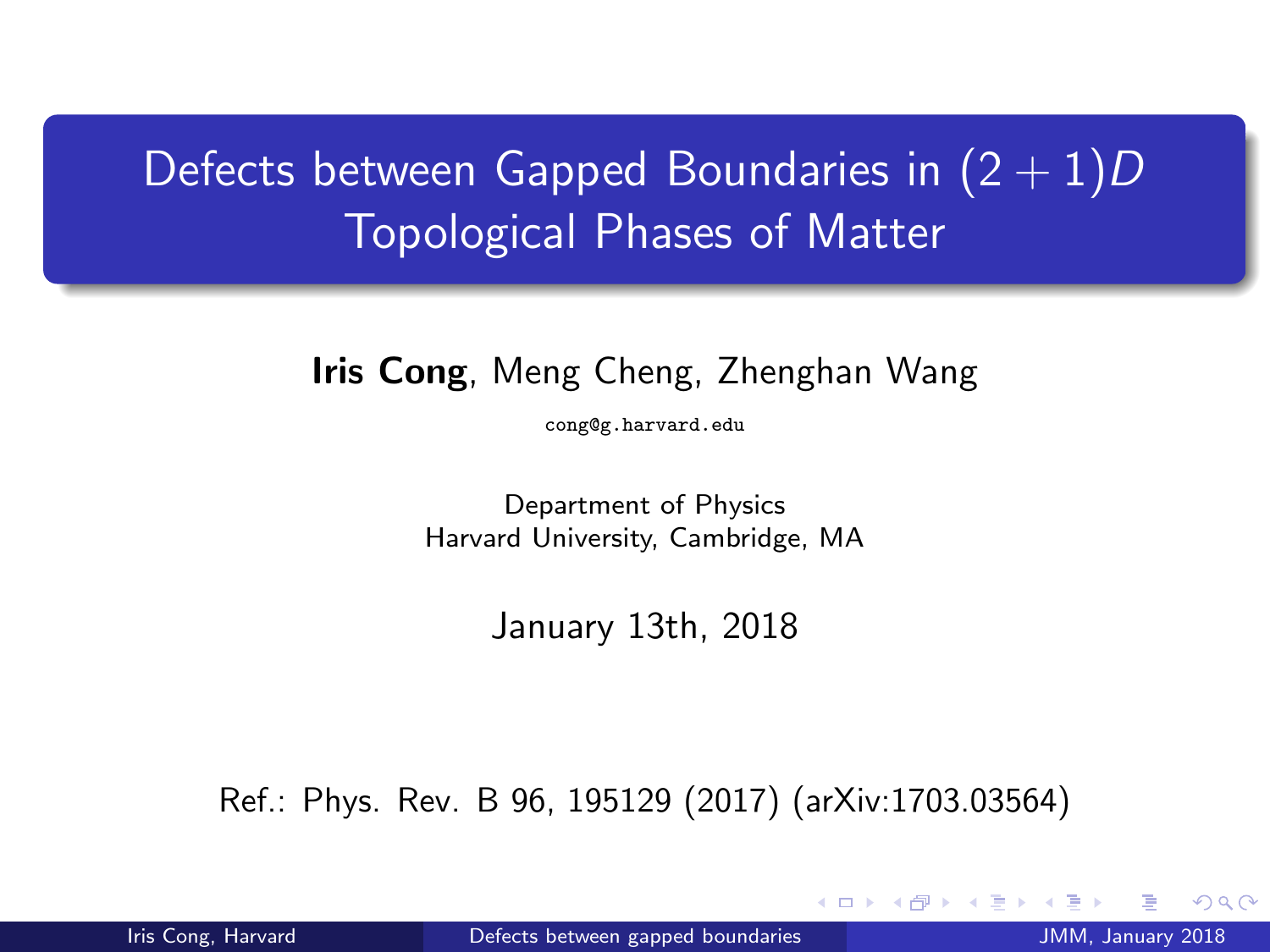## $\bullet$  (2 + 1)D topological phases

- (Non-abelian) bulk anyons often used for topological quantum computation (TQC)
- Difficult to realize

4 0 8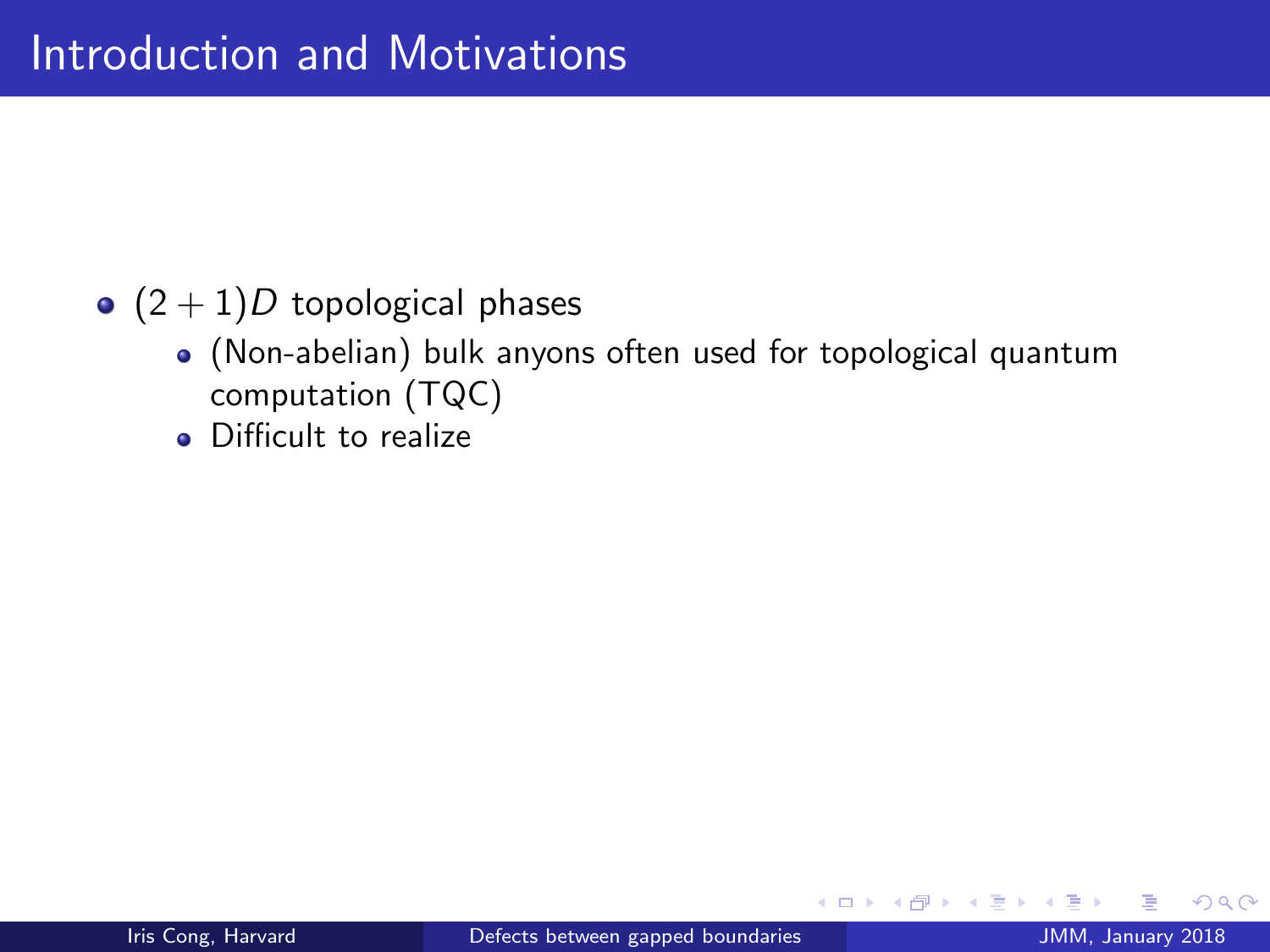## $\bullet$   $(2+1)D$  topological phases

- (Non-abelian) bulk anyons often used for topological quantum computation (TQC)
- Difficult to realize
- Want non-abelian objects arising from abelian materials  $\rightarrow$  study gapped boundaries and defects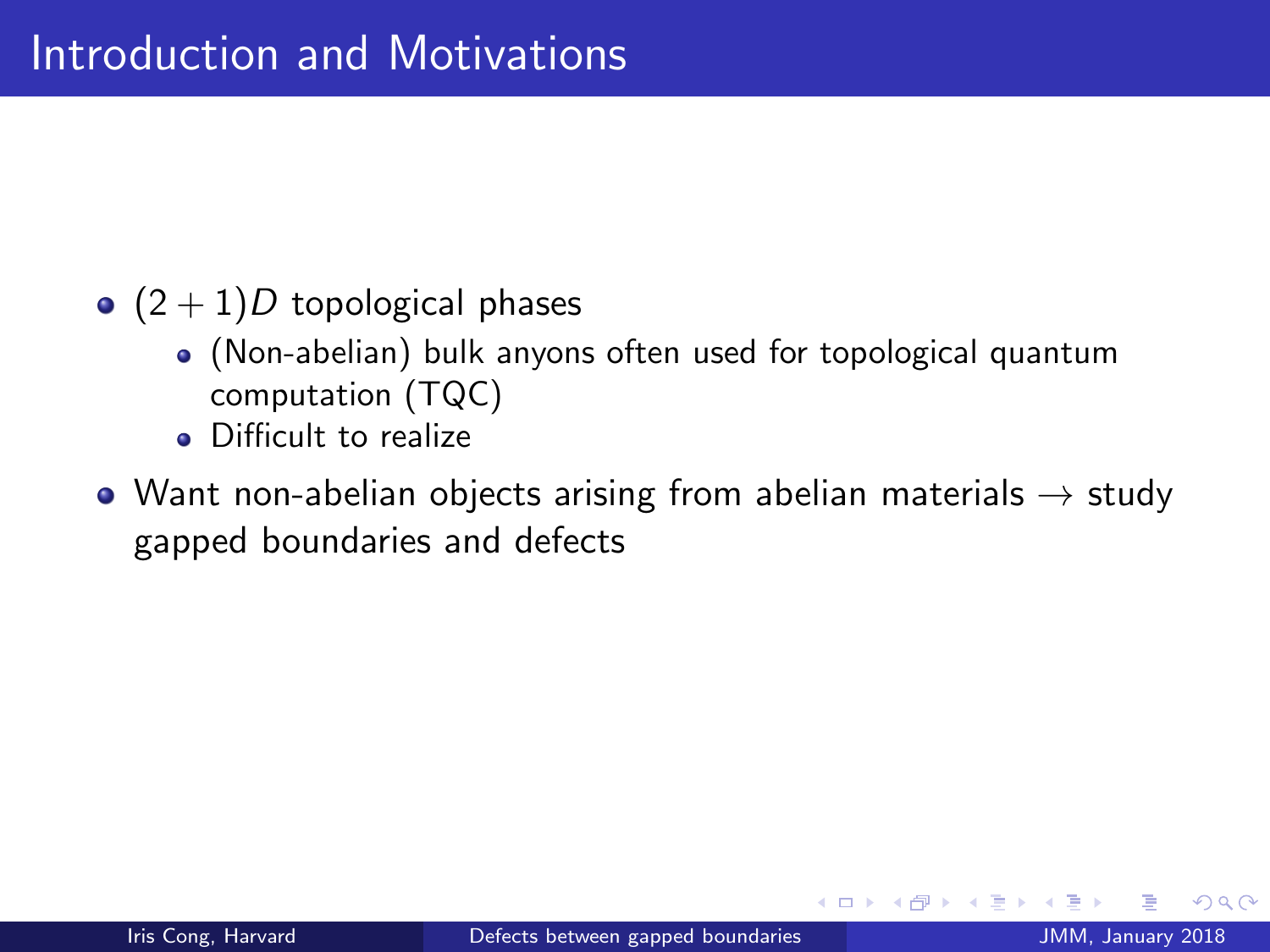- $\bullet$   $(2+1)D$  topological phases
	- (Non-abelian) bulk anyons often used for topological quantum computation (TQC)
	- Difficult to realize
- Want non-abelian objects arising from abelian materials  $\rightarrow$  study gapped boundaries and defects
- Gapped boundaries and boundary defects found in physical (FQH/SC/FM) systems (Lindner, Berg, Refael, Stern)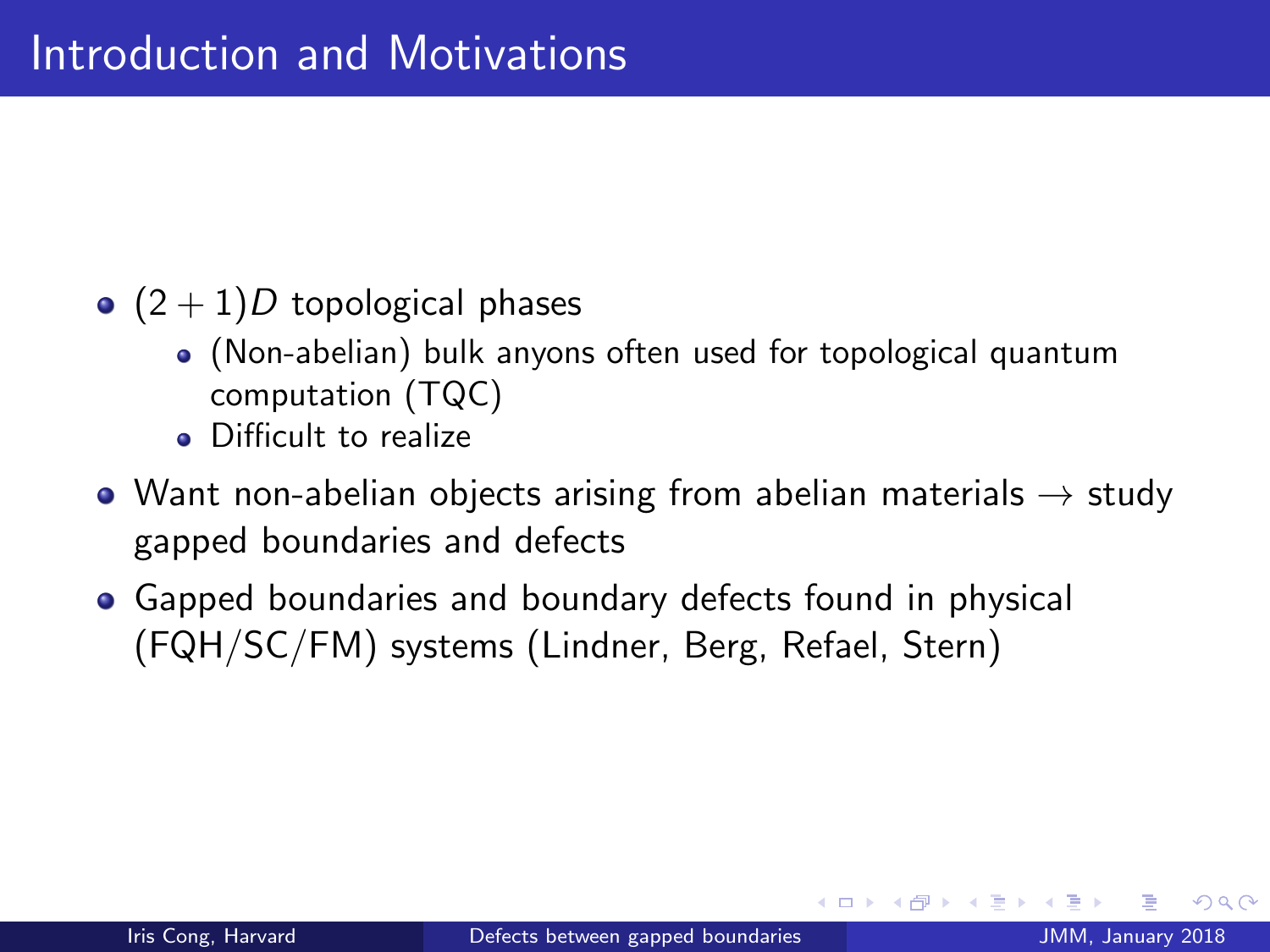#### **•** Review:

- **•** Levin-Wen model
- Gapped boundaries, indecomposable modules, and Lagrangian algebras
- **e** Condensation

4 日下

 $\rightarrow$ Э×  $299$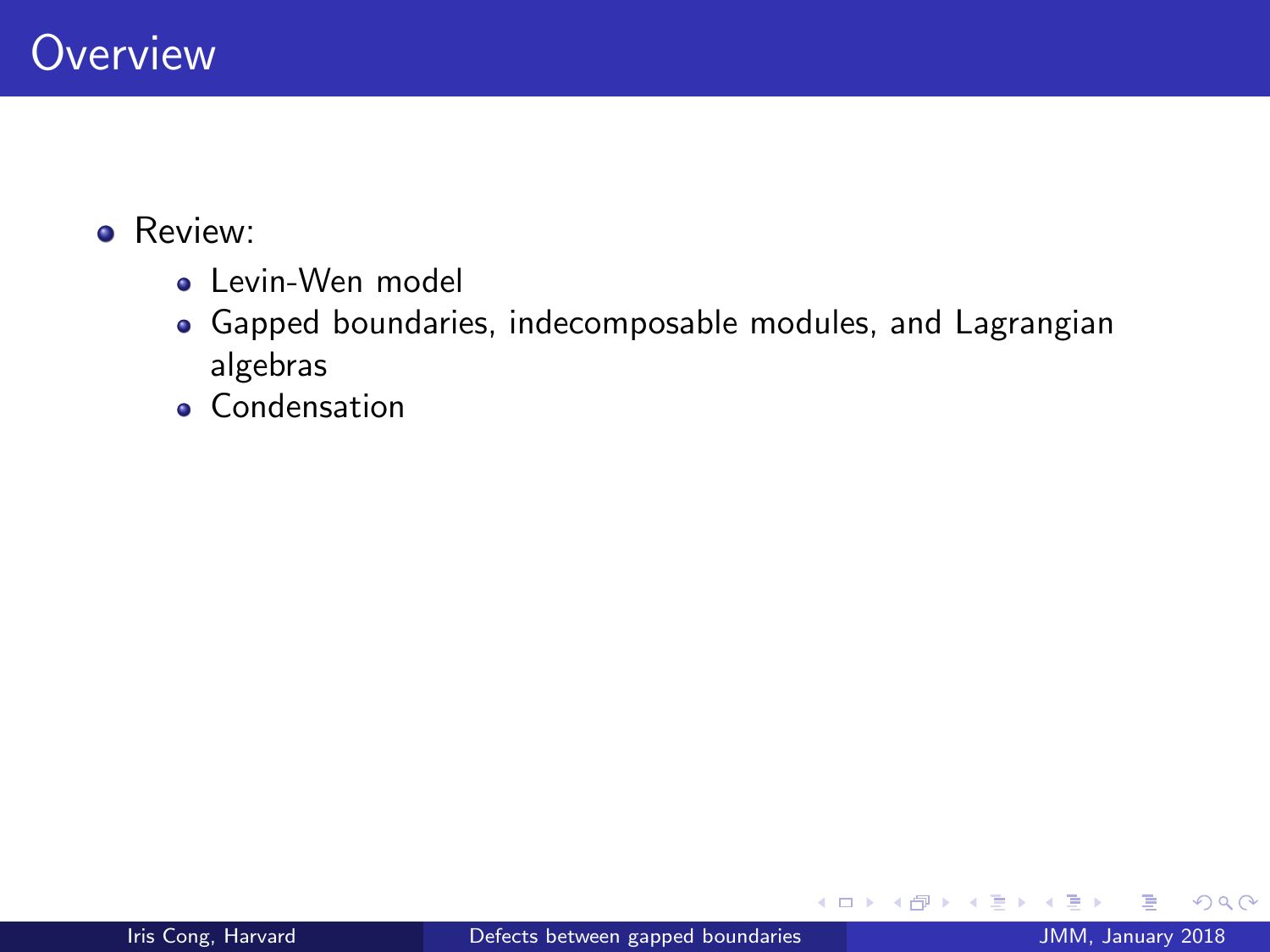#### **A** Review:

- Levin-Wen model
- Gapped boundaries, indecomposable modules, and Lagrangian algebras
- **e** Condensation
- Main Contributions:
	- Boundary defects through multi-fusion category
	- Relation with bulk symmetry defects: crossed condensation
	- Braiding boundary defects

**∢ ⊡**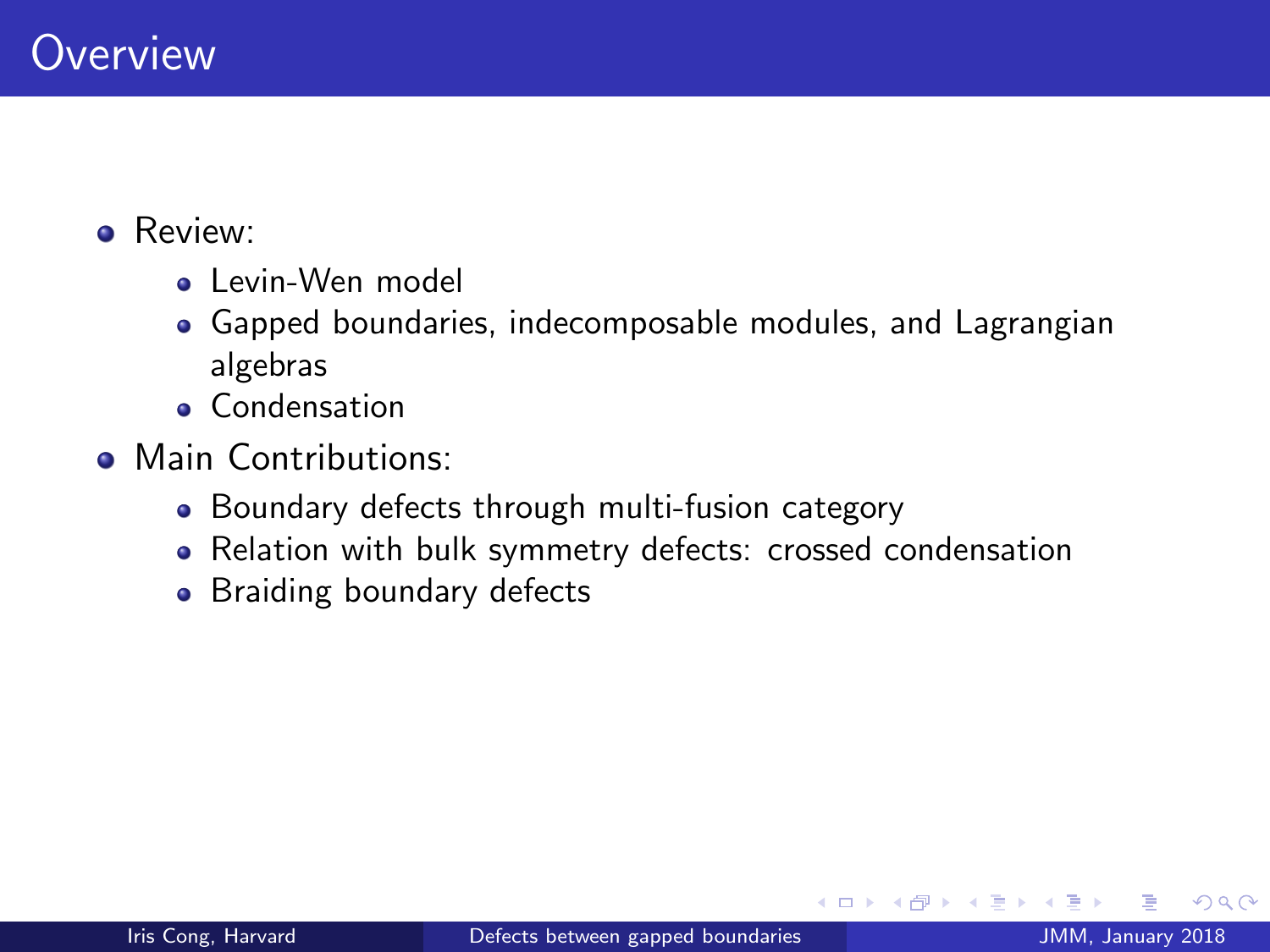#### **A** Review:

- Levin-Wen model
- Gapped boundaries, indecomposable modules, and Lagrangian algebras
- **e** Condensation
- Main Contributions:
	- Boundary defects through multi-fusion category
	- Relation with bulk symmetry defects: crossed condensation
	- Braiding boundary defects
- Outlook

 $\leftarrow$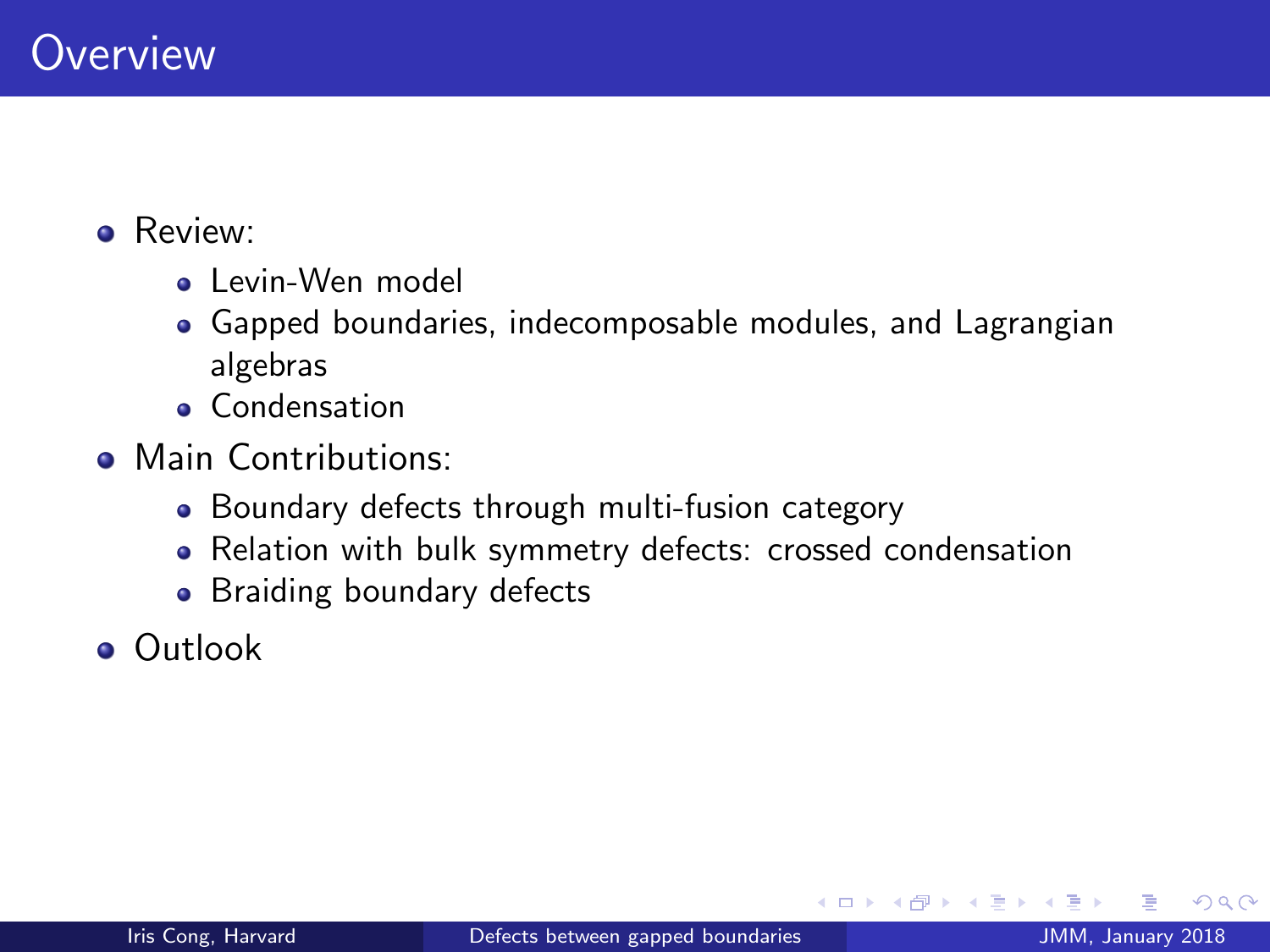#### **A** Review:

- **a** Levin-Wen model
- Gapped boundaries, indecomposable modules, and Lagrangian algebras
- **e** Condensation
- Main Contributions:
	- Boundary defects through multi-fusion category
	- Relation with bulk symmetry defects: crossed condensation
	- Braiding boundary defects
- Outlook
- (Ref. for gapped boundaries: C, Cheng, Wang, *Comm. Math. Phys.* (2017) 355: 645.)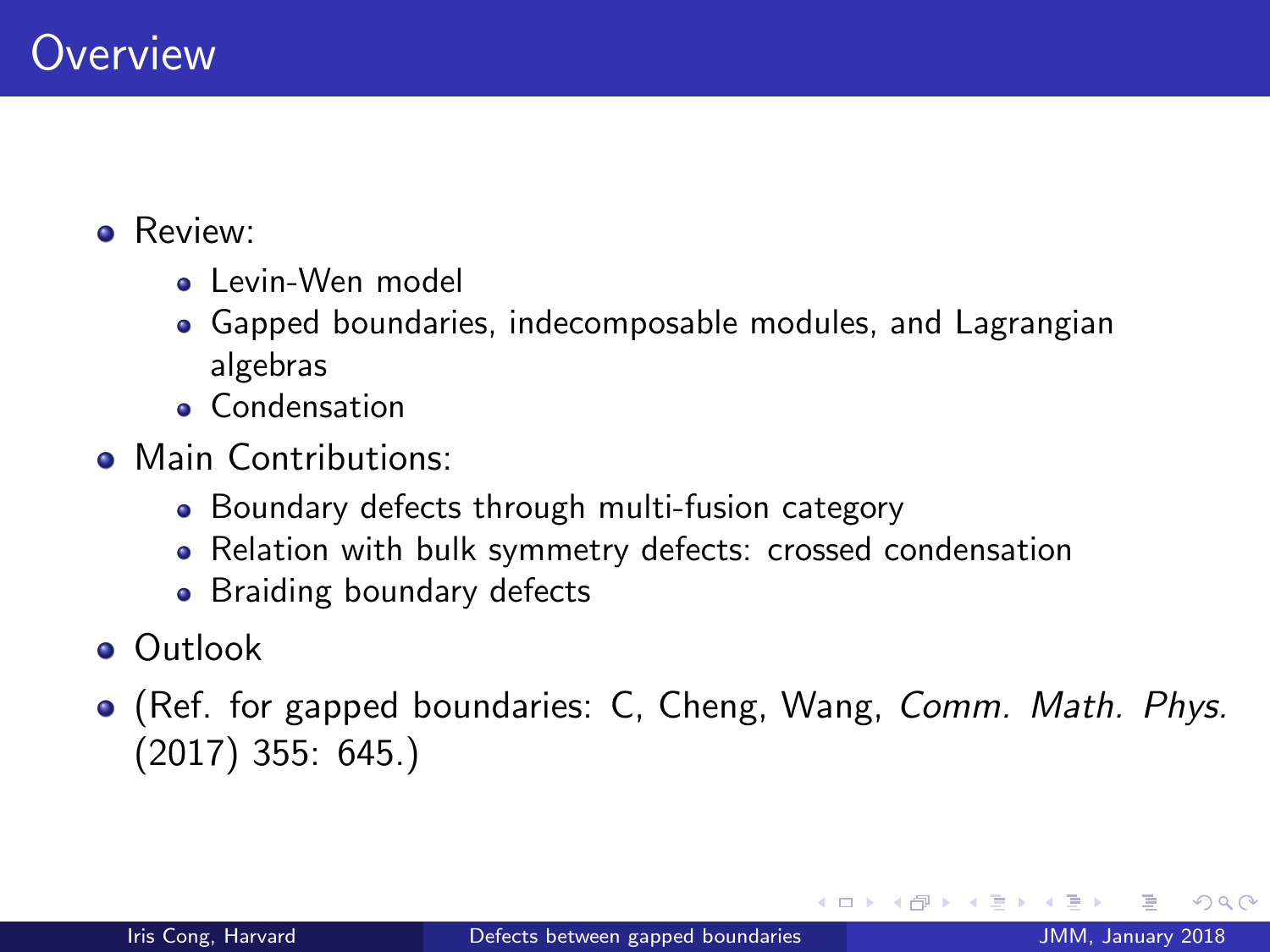- A topological phase of matter is an equivalence class  $H$  of gapped Hamiltonians that realize a topological quantum field theory (TQFT) at low energy
- One family of such Hamiltonians is the Levin-Wen model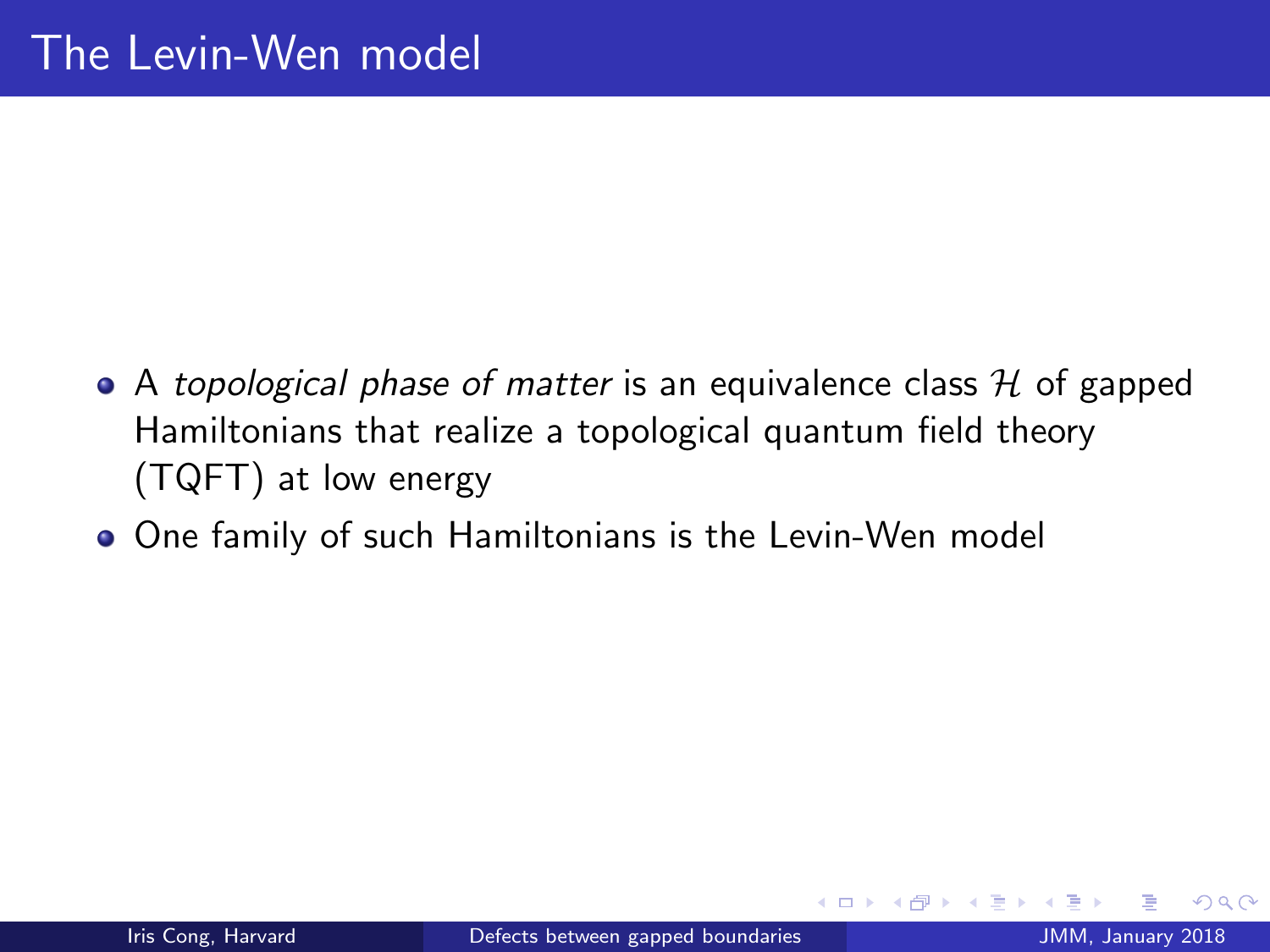- Input: trivalent lattice (e.g. honeycomb), unitary fusion category (UFC)  $\mathcal{C}$
- Realizes TQFT given by Drinfeld center  $\mathcal{Z}(\mathcal{C})$ 
	- $\bullet$   $\mathcal{Z}(\mathcal{C})$  is a modular tensor category (MTC): simple objects form anyon system (UFC  $+$ non-degenerate braiding)

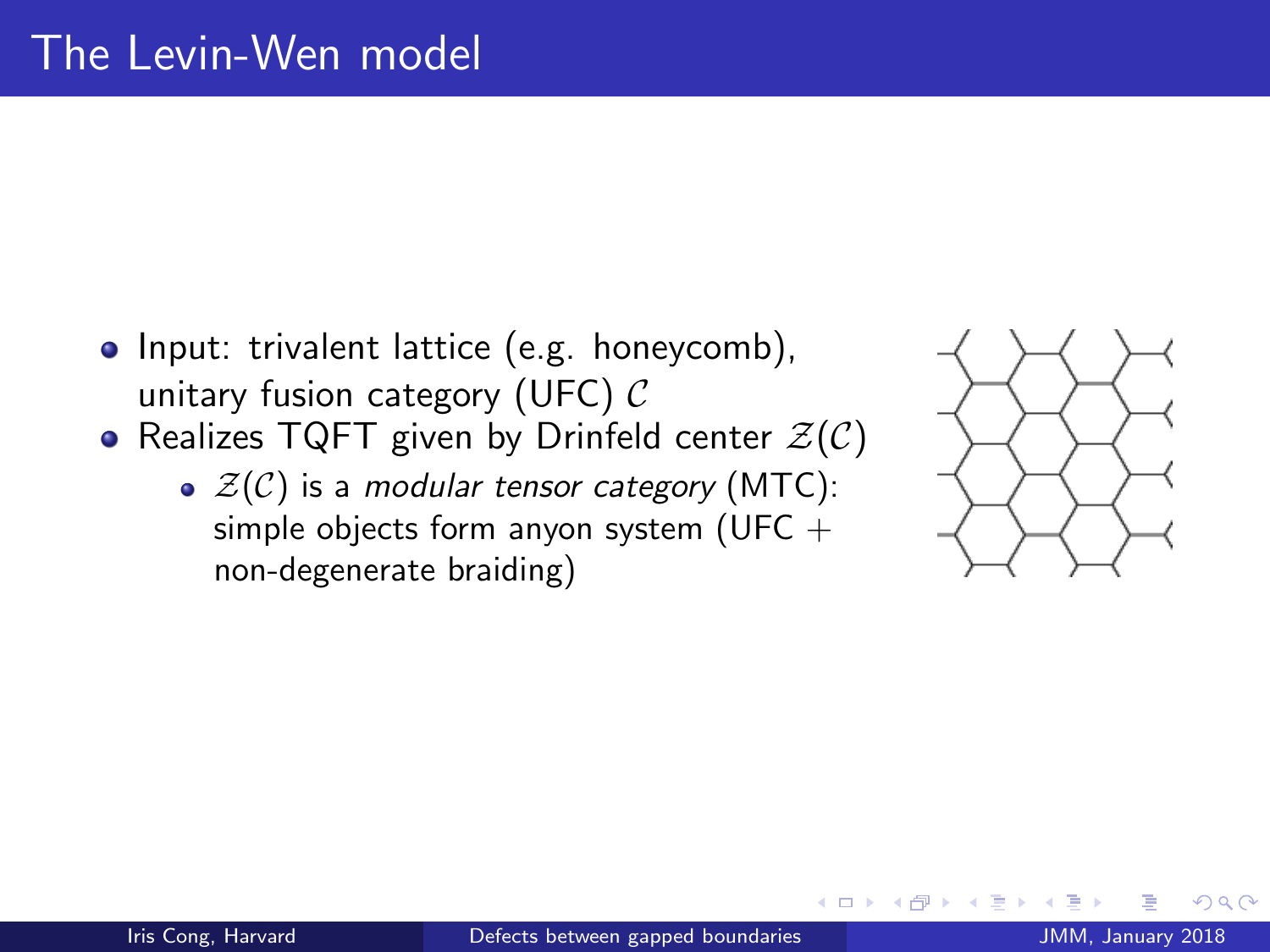• Example:  $\mathfrak{D}(\mathbb{Z}_p)$ , the  $\mathbb{Z}_p$  toric code

Anyons:  $e^j m^k$ ,  $0\leq j,k\leq p-1$ ,  $e^{j_1}m^{k_1}\otimes e^{j_2}m^{k_2}\rightarrow e^{j_1+j_2}m^{k_1+k_2}$  (mod p)

• Example:  $\mathfrak{D}(S_3)$ 

| $^{\circ}$     | A | B              |                       | D                                            | Е                                              | F                     | G                     | Н                     |
|----------------|---|----------------|-----------------------|----------------------------------------------|------------------------------------------------|-----------------------|-----------------------|-----------------------|
| $\overline{A}$ | А | $\overline{B}$ |                       | D                                            | E                                              | F                     | G                     | $\overline{H}$        |
| B              | B | A              |                       | E                                            | D                                              |                       | G                     | H                     |
| C              | C | C              | $A \oplus B \oplus C$ | $D \oplus E$                                 | $D \oplus E$                                   | $G \oplus H$          | $F \oplus H$          | $F \oplus G$          |
| D              | D | E              | $D \oplus E$          | $A \oplus C \oplus F$<br>$\oplus G \oplus H$ | $B \oplus C \oplus F$<br>$\oplus$ G $\oplus$ H | $D \oplus E$          | $D \oplus E$          | $D \oplus E$          |
| Е              | E | D              | $D \oplus E$          | $B \oplus C \oplus F$<br>$\oplus G \oplus H$ | $A \oplus C \oplus F$<br>$\oplus$ G $\oplus$ H | $D \oplus E$          | $D \oplus E$          | $D \oplus E$          |
| F              | F | F              | $G \oplus H$          | $D \oplus E$                                 | $D \oplus E$                                   | $A \oplus B \oplus F$ | $H \oplus C$          | $G \oplus C$          |
| G              | G | G              | $F \oplus H$          | $D \oplus E$                                 | $D \oplus E$                                   | $H \oplus C$          | $A \oplus B \oplus G$ | $F \oplus C$          |
| H              | Н | Н              | $F \oplus G$          | $D \oplus E$                                 | $D \oplus E$                                   | $G \oplus C$          | $F \oplus C$          | $A \oplus B \oplus H$ |

Table: Fusion rules of  $\mathfrak{D}(S_3)$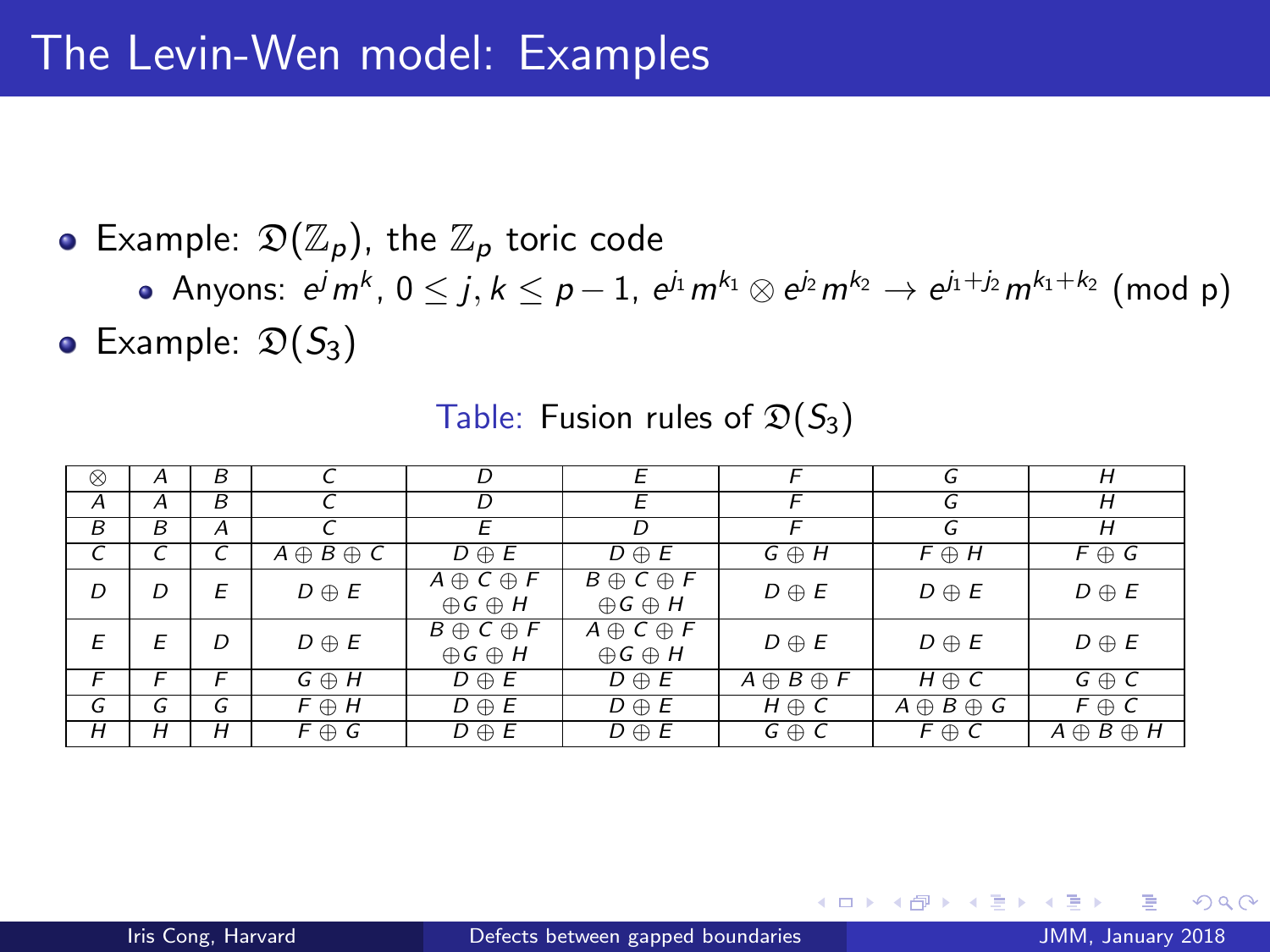- A gapped boundary is an equivalence class of gapped local (commuting) extensions of  $H \in \mathcal{H}$  to the boundary
- Levin-Wen model: *indecomposable (left)* module category  $M$  of  $C$  (Kitaev and Kong)
	- Category  $M$  with (left)  $C$ -action:  $C \otimes M \rightarrow M$ , associativity/unit constraints
	- Not direct sum of other such categories

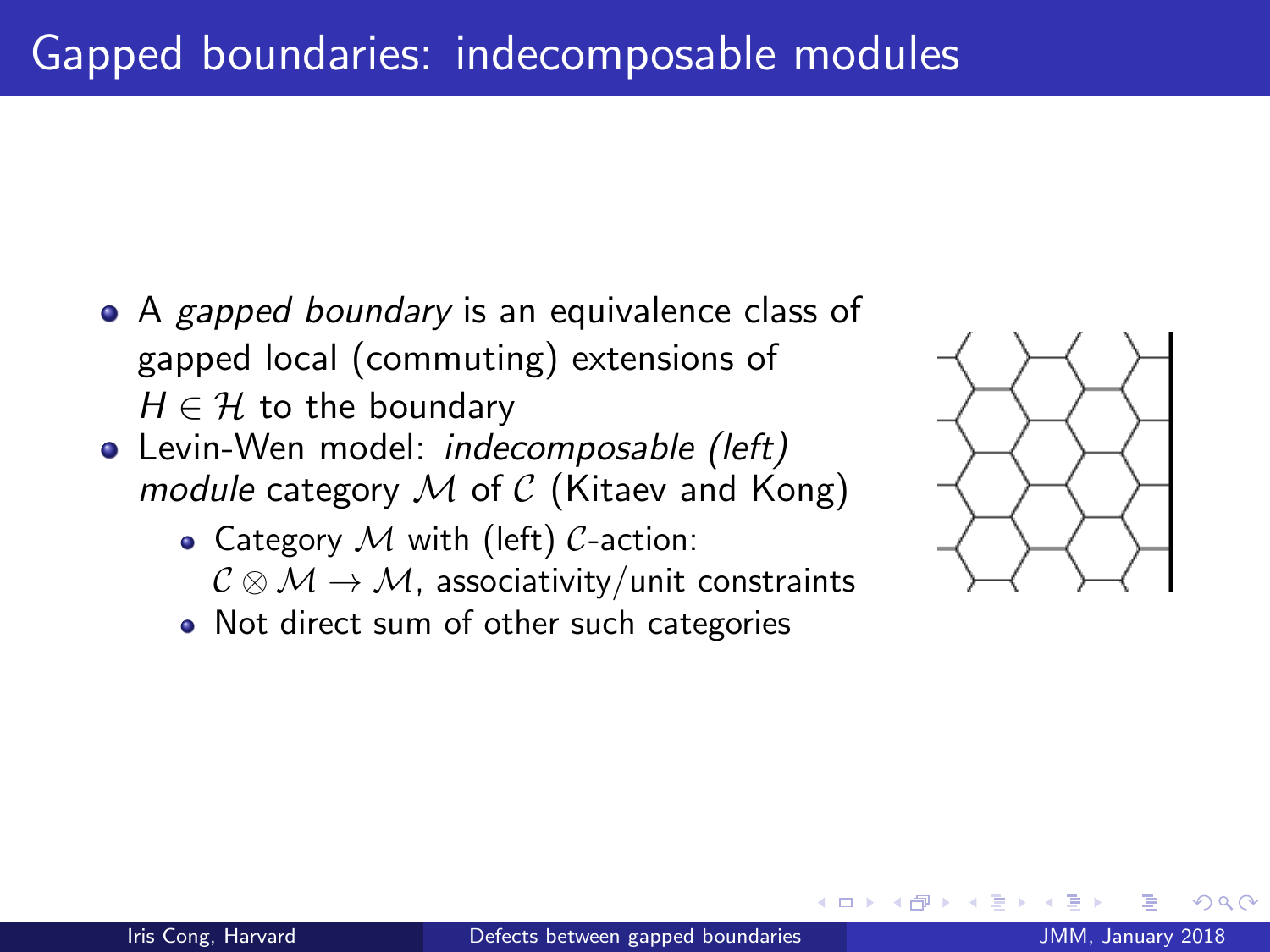## Theorem (Ostrik)

When  $C = \text{Rep}(G)$  or Vec<sub>G</sub> and B is a quantum double, the indecomposable modules M of  $C \leftrightarrow$  pairs  $(K, \omega)$ ,  $K \subseteq G$  (up to conjugation),  $\omega \in H^2(K,\mathbb C^\times).$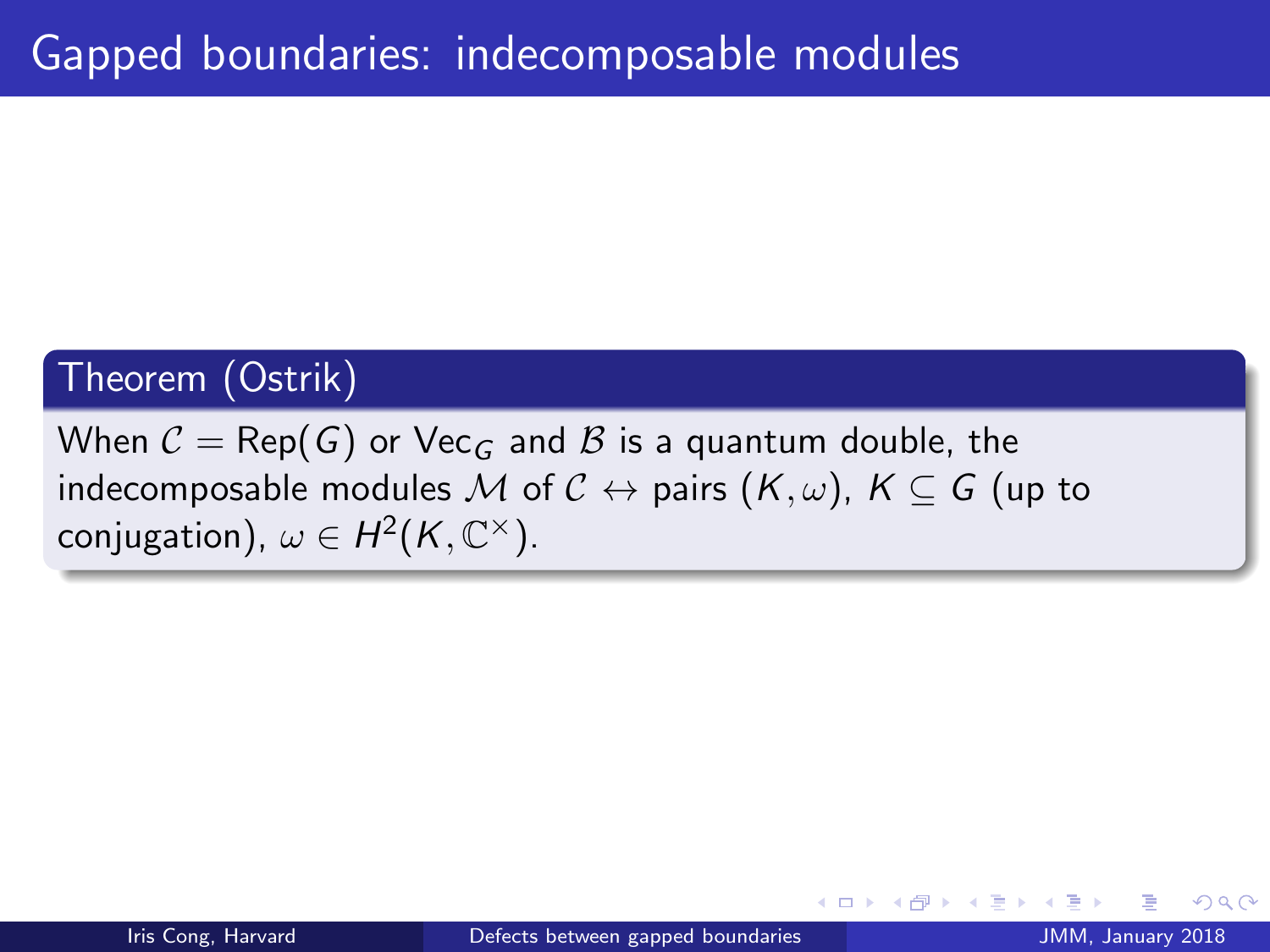## **Definition**

- A Lagrangian algebra A in a MTC B is an object with a multiplication  $m : \mathcal{A} \otimes \mathcal{A} \rightarrow \mathcal{A}$  such that:
	- $\bullet$  A is commutative, i.e.  $A \otimes A \xrightarrow{c_{AA}} A \otimes A \xrightarrow{m} A$  equals  $A \otimes A \stackrel{m}{\rightarrow} A$ , where  $C_{AA}$  is the braiding in  $B$ .
	- $\bullet$  A is separable, i.e. the multiplication morphism m admits a splitting  $\mu : \mathcal{A} \to \mathcal{A} \otimes \mathcal{A}$  a morphism of  $(\mathcal{A}, \mathcal{A})$ -bimodules.
	- $\bullet$  A is connected, i.e. Hom<sub>B</sub> $(1_B, A) = \mathbb{C}$
	- $\bullet$  The Frobenius-Perron dimension (quantum dimension) of A is the square root of that of the MTC  $B$ .

$$
\mathsf{FPdim}(\mathcal{A})^2 = \mathsf{FPdim}(\mathcal{B}).\tag{1}
$$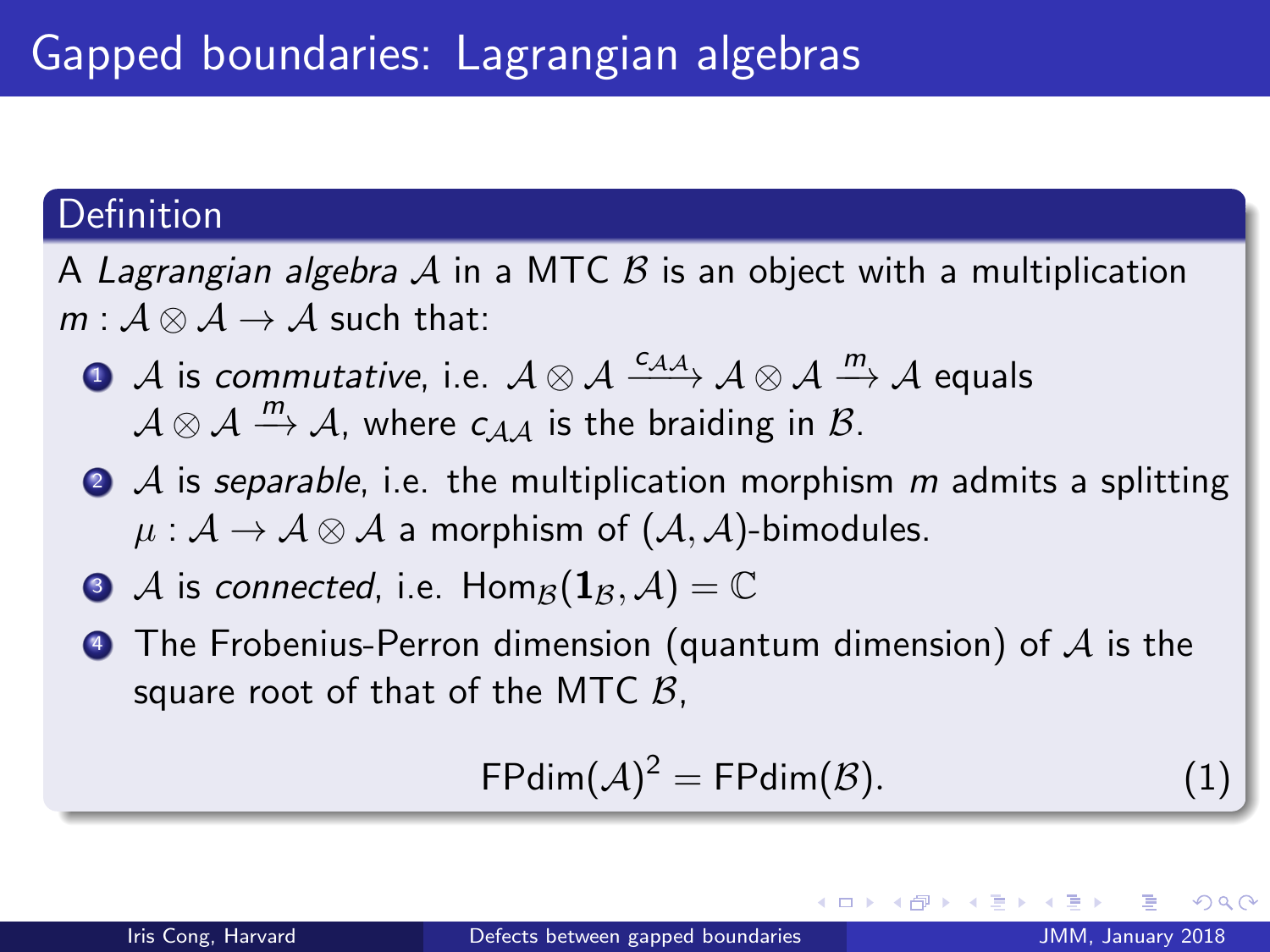## Theorem (Davydov, Müger, Nikshych, Ostrik)

There exists a 1-1 correspondence between the indecomposable modules of C and the Lagrangian algebras of  $B = \mathcal{Z}(C)$ .

#### **Corollary**

Gapped boundaries in anyon system  $\mathcal{B} \leftrightarrow$  Lagrangian algebras A in  $\mathcal{B}$ 

 $\mathcal A$  is the collection of bulk anyons that condense to vacuum on the boundary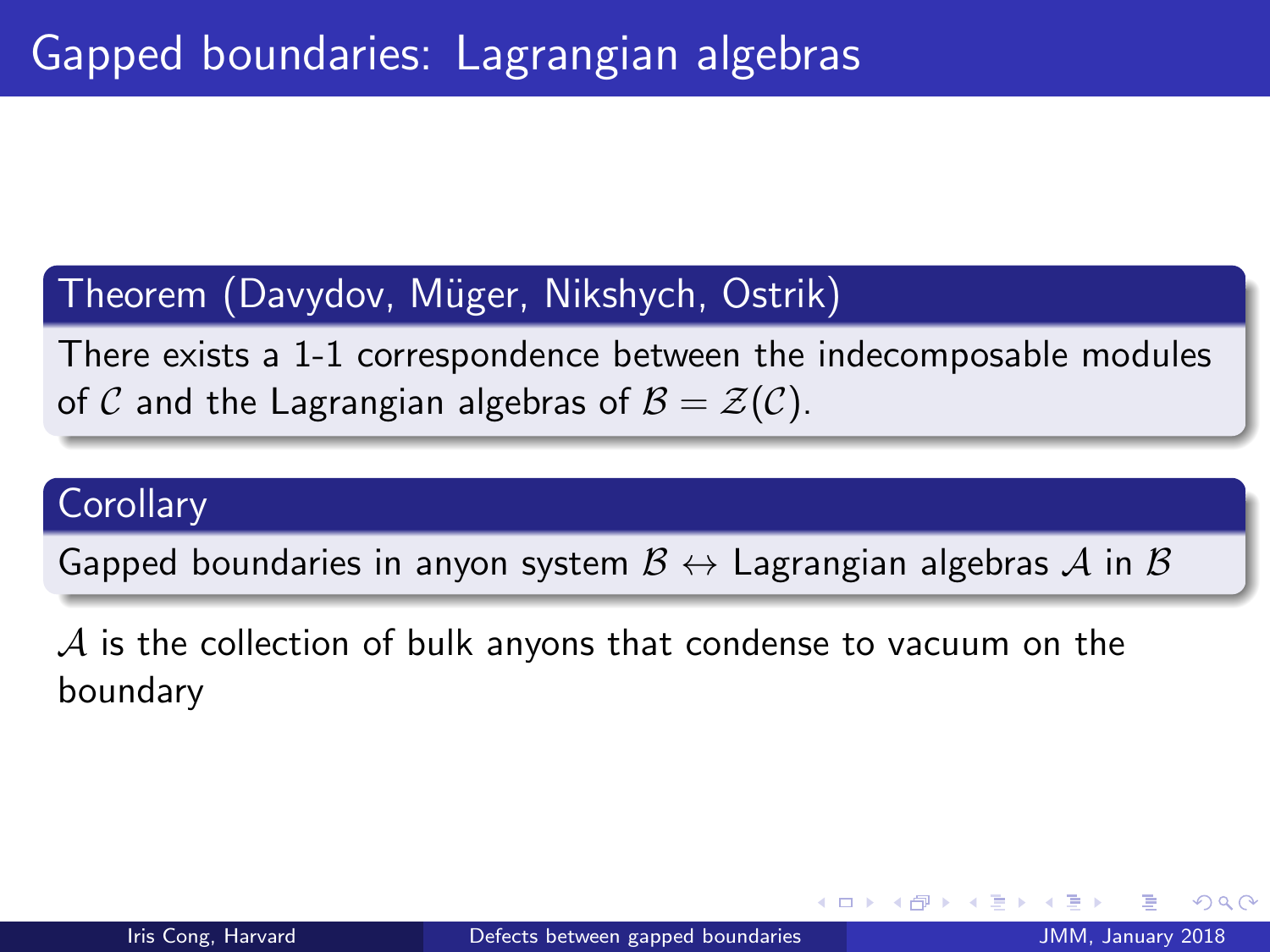#### <span id="page-15-0"></span>Examples:

$$
\bullet \ \mathfrak{D}(\mathbb{Z}_p)
$$

$$
\begin{array}{|c|c|c|c|} \hline K_1=\{1\} & A_1=1+e+...+e^{p-1} \\ \hline K_2=\mathbb{Z}_p & A_2=1+m+...+m^{p-1} \\\hline \end{array}
$$

$$
\bullet \mathfrak{D}(S_3)
$$

| $K_1 = \{1\}$        | $A_1 = A + B + 2C$ |
|----------------------|--------------------|
| $K_2 = \mathbb{Z}_3$ | $A_2 = A + B + 2F$ |
| $K_3 = \mathbb{Z}_2$ | $A_3 = A + C + D$  |
| $K_4 = S_3$          | $A_4 = A + F + D$  |

4.0.3 a.  $\sim$ 

 $299$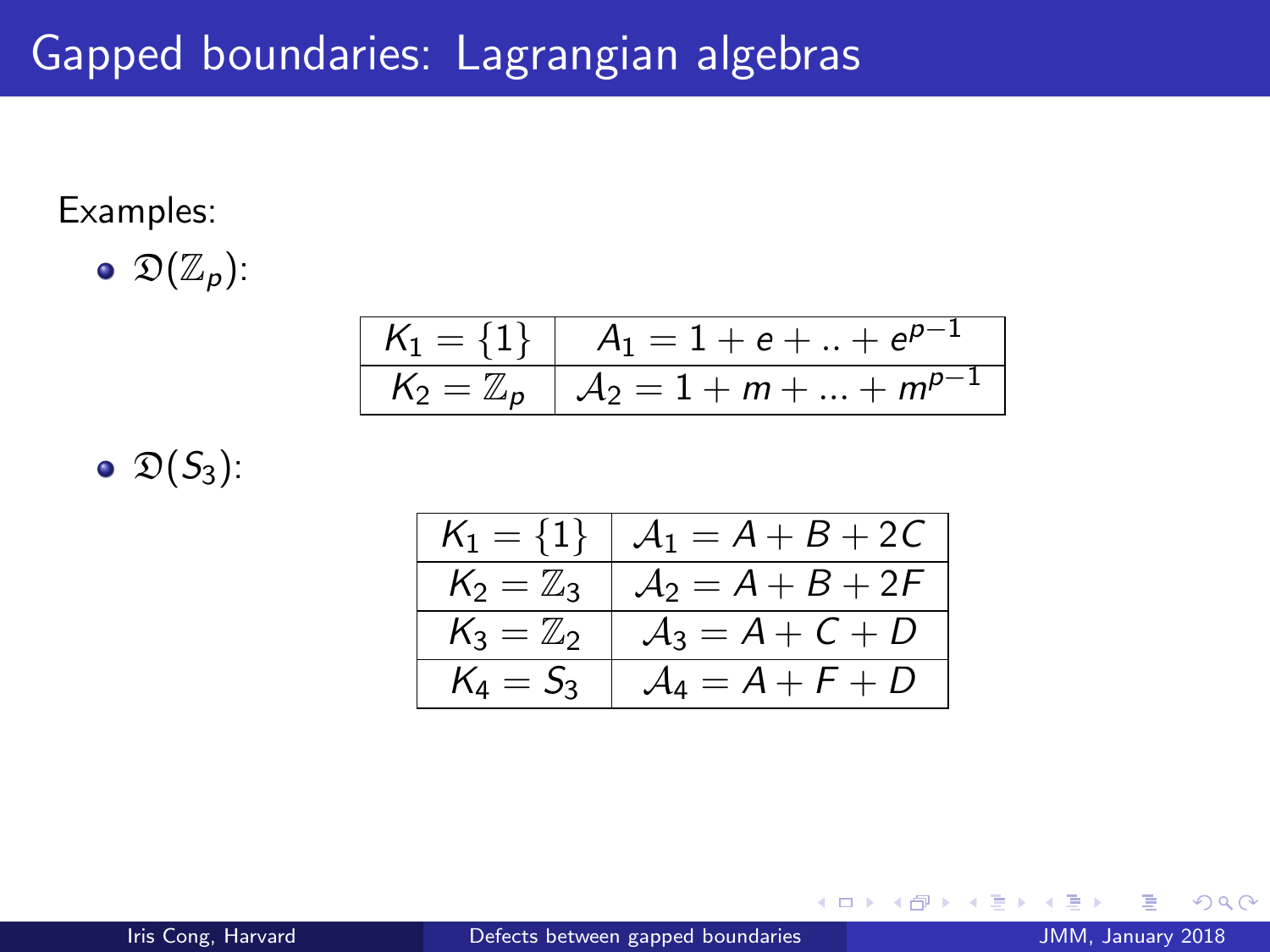<span id="page-16-0"></span>In general, bulk anyons may not condense to vacuum  $\rightarrow$  condense to boundary excitations

## Definition

Let B be a MTC,  $A \in Ob$  B a Lagrangian algebra. The quotient category  $\mathcal{B}/\mathcal{A}$  is the category s.t.

 $\bullet$  Obj  $\mathcal{B}/\mathcal{A} =$  Obj  $\mathcal{B}$ 

• 
$$
\operatorname{Hom}_{\mathcal{B}/\mathcal{A}}(X, Y) = \operatorname{Hom}_{\mathcal{B}}(X, \mathcal{A} \otimes Y).
$$

The resulting category of excitations is the functor category Fun $_{\mathcal{C}}(\mathcal{M},\mathcal{M})$  (a UFC)<sup>1</sup>

 $^1$ In some cases, an *idempotent completion* may be n[ec](#page-15-0)e[ssa](#page-17-0)[r](#page-15-0)[y.](#page-16-0)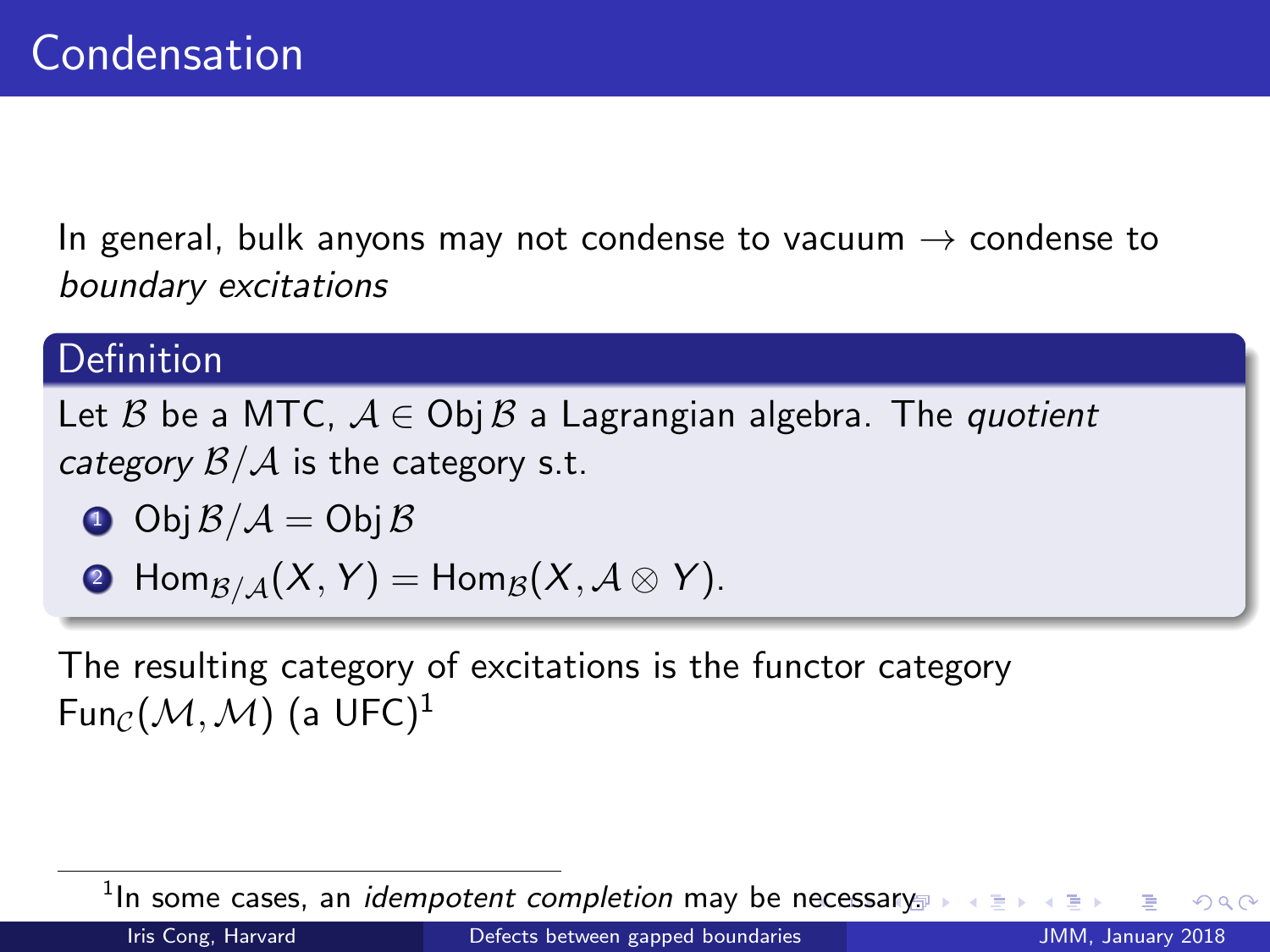- <span id="page-17-0"></span>• The condensation functor  $F : \mathcal{B} \to \mathcal{B}/\mathcal{A}$  is a tensor functor
- Adjoint  $I : B/A \rightarrow B$  pulls excitation out of boundary, into bulk

4 0 8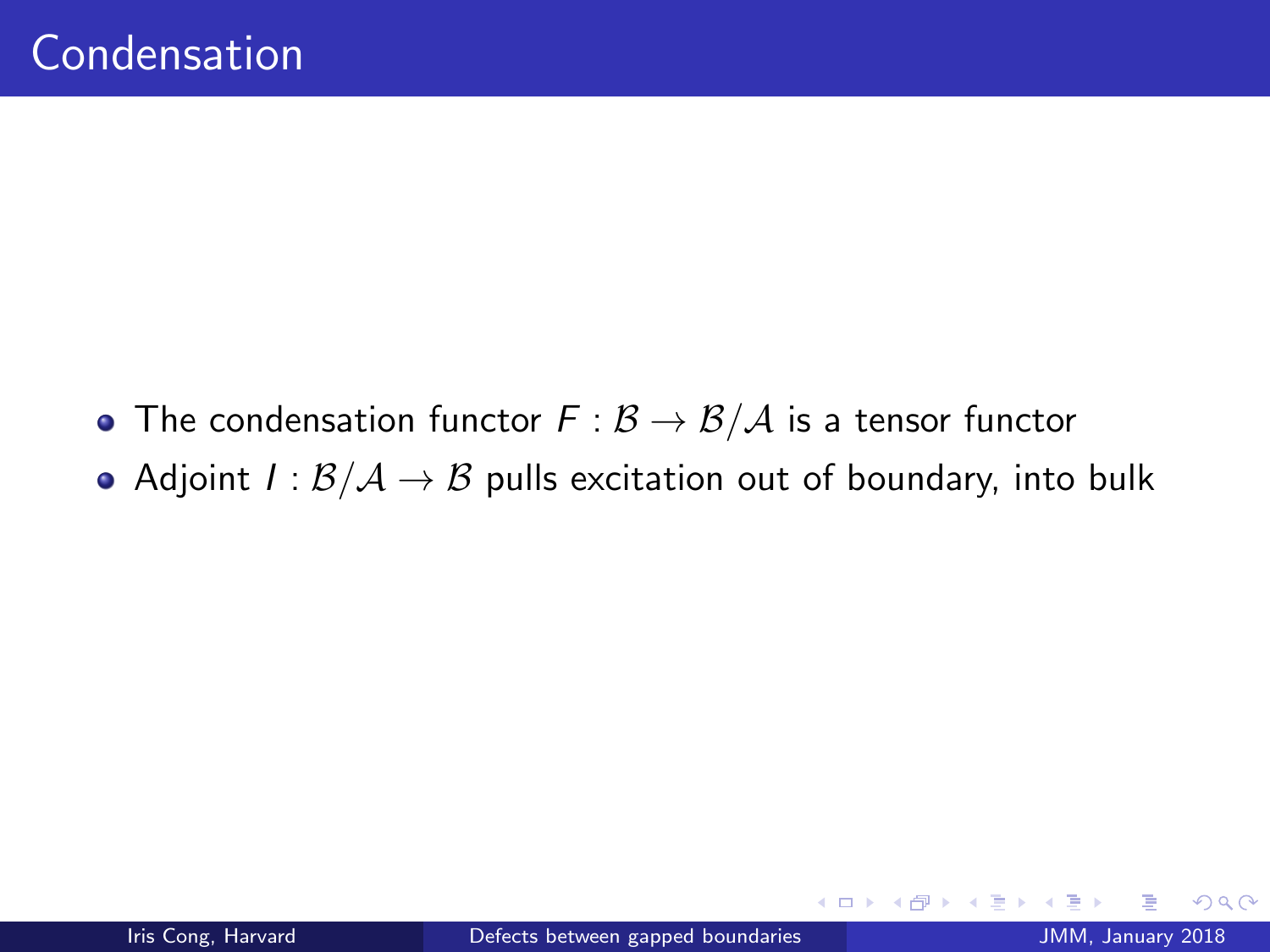# Condensation: Examples

#### Examples:

• 
$$
\mathfrak{D}(\mathbb{Z}_p)
$$
:  
\n•  $A_1 = 1 + e + ... + e^{p-1}, e^a m^b \mapsto m^b$ ,  
\n
$$
Fun_{\mathcal{C}}(\mathcal{M}_1, \mathcal{M}_1) = \{1, m, ... m^{p-1}\}
$$
  
\n•  $\mathfrak{D}(S_3)$ :

$$
\bullet \ \mathcal{A}_2 = A + C + D:
$$

$$
\bullet \ \mathcal{A}_1 = A + B + 2C:
$$

| a     | F(a)    |
|-------|---------|
| А     |         |
| R     | R       |
| C     | $A + B$ |
| I)    | $B + F$ |
| F     | $B + F$ |
| F,G,H | L       |

| a       | F(a)            |
|---------|-----------------|
| A       | 1               |
| B       | 1               |
| C       | 2·1             |
| D       | $s + sr + sr^2$ |
| E       | $s + sr + sr^2$ |
| F, G, H | $r + r^2$       |

4 0 8 - 4 n⊡  $\rightarrow$ э  $\rightarrow$   $299$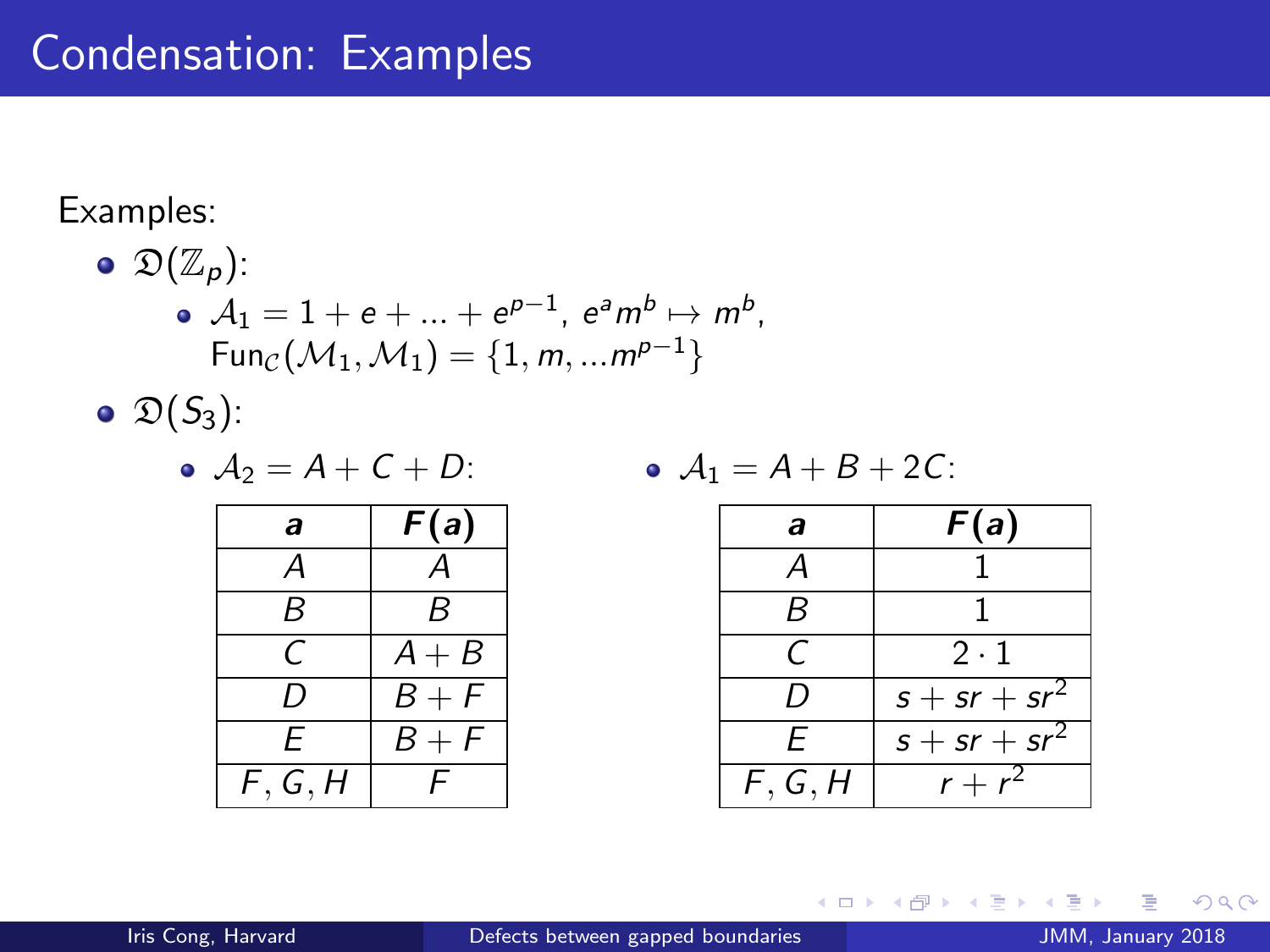#### • Thus far, one boundary type at a time

4 日下

 $299$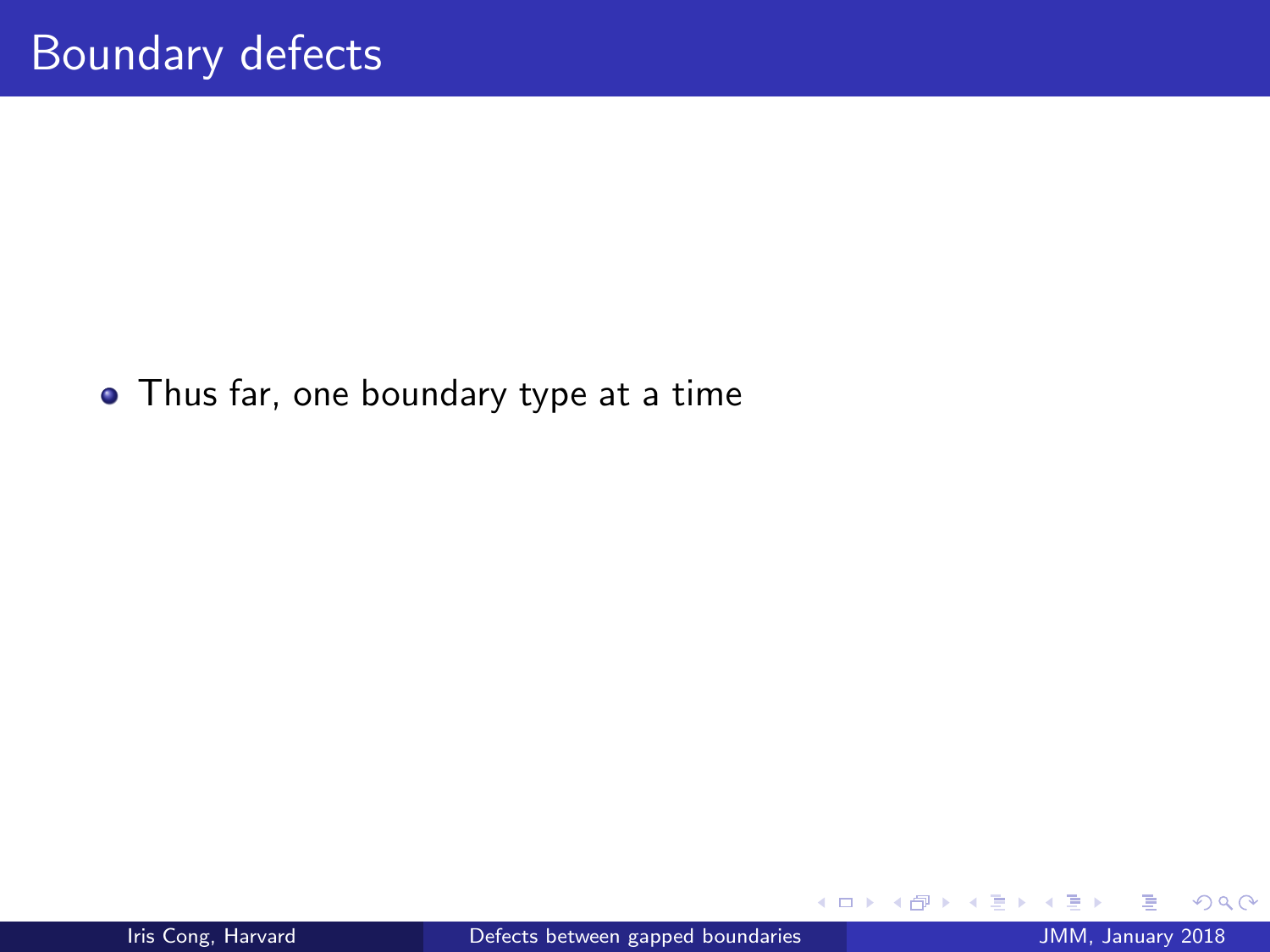- Thus far, one boundary type at a time
- Multiple adjacent boundary types  $\rightarrow$ boundary defects



 $\leftarrow$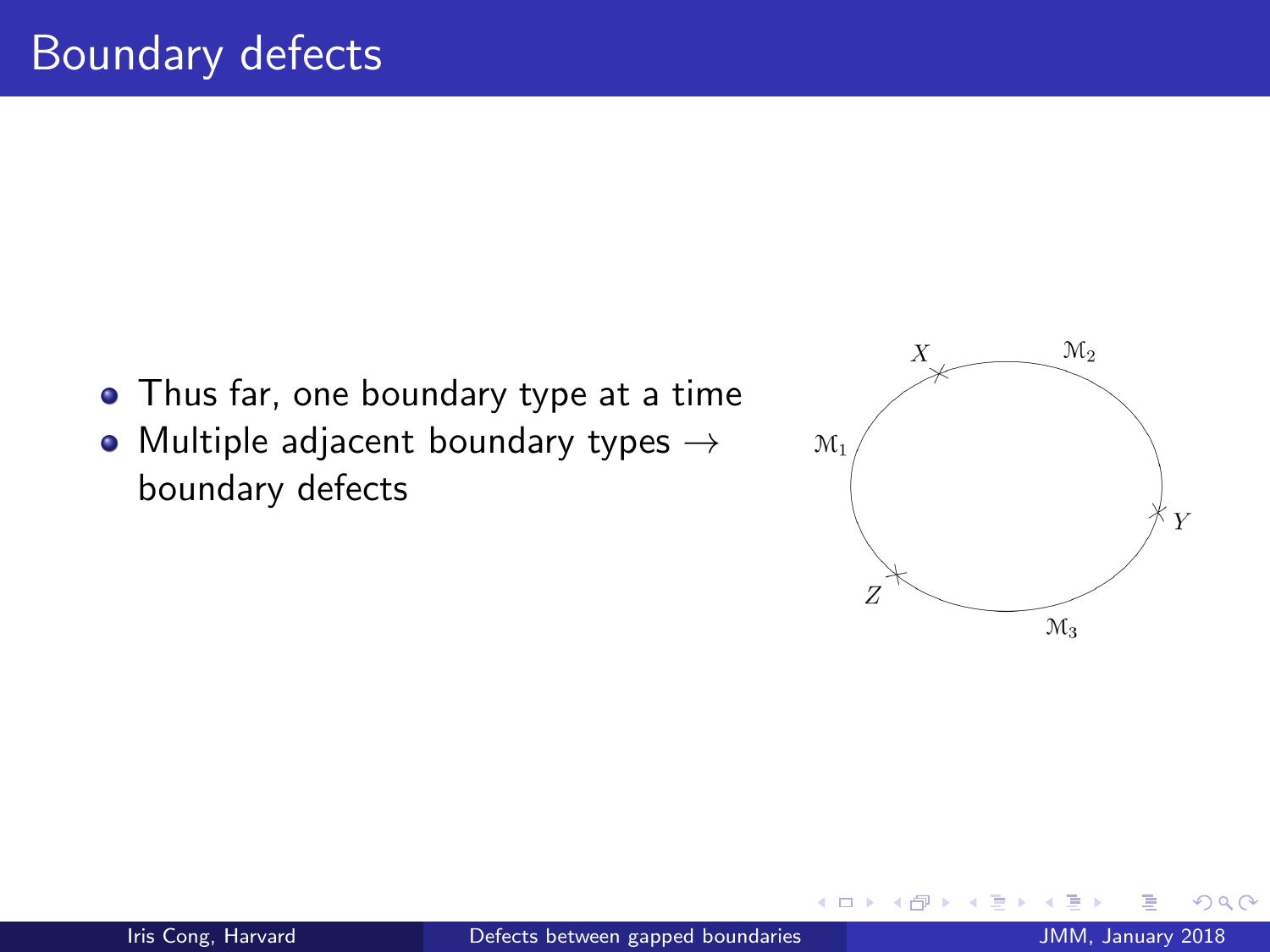- Thus far, one boundary type at a time
- Multiple adjacent boundary types  $\rightarrow$ boundary defects
- Boundary defects category: Fun $_{\mathcal{C}}(\mathcal{M}_i,\mathcal{M}_j)$  (Kitaev and Kong)

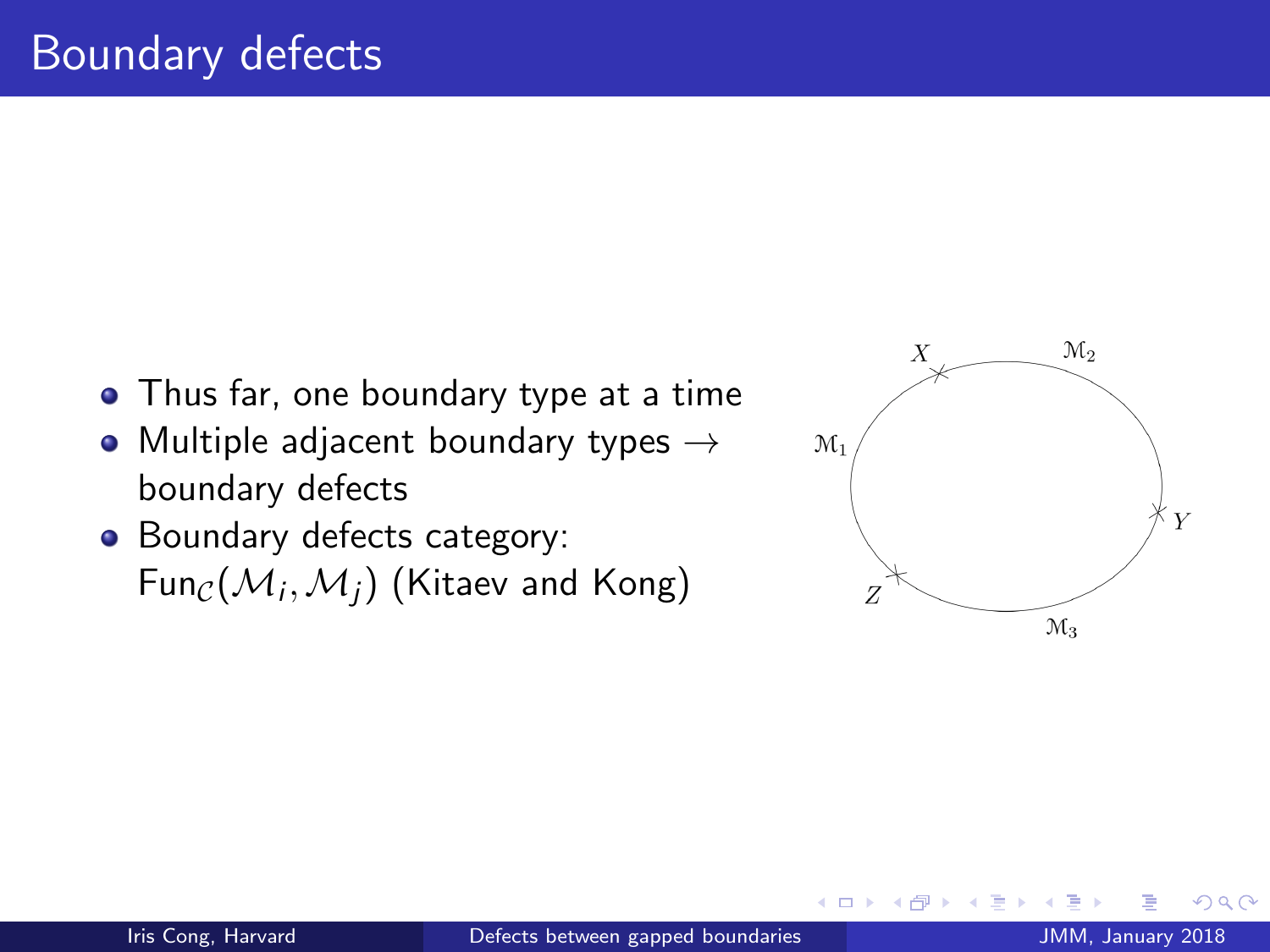## Theorem (Ostrik)

Let  $C = \text{Rep}(G)$  or Vec<sub>G</sub>. Suppose gapped boundaries  $A_1$ ,  $A_2$  ( $M_1$ ,  $M_2$ ) are given by subgroups  $K_1$ ,  $K_2$  (and trivial cocycles). Then simple objects in Fun<sub>C</sub>( $M_1, M_2$ ) are parametrized by pairs (T, R), where  $T = K_1 r_T K_2$ is a double coset, and  $R$  is an irreducible representation of the stabilizer  $(K_1, K_2)^{r_T} = K_1 \cap r_T K_2 r_T^{-1}$  $\overline{\tau}^{\perp}$ .

### Theorem (Yamagami)

The quantum dimension of  $(T, R)$  is

FPdim
$$
(T, R)
$$
 =  $\frac{\sqrt{|K_1||K_2|}}{|K_1 \cap r_T K_2 r_T^{-1}|}$   $\cdot$  Dim $(R)$ . (2)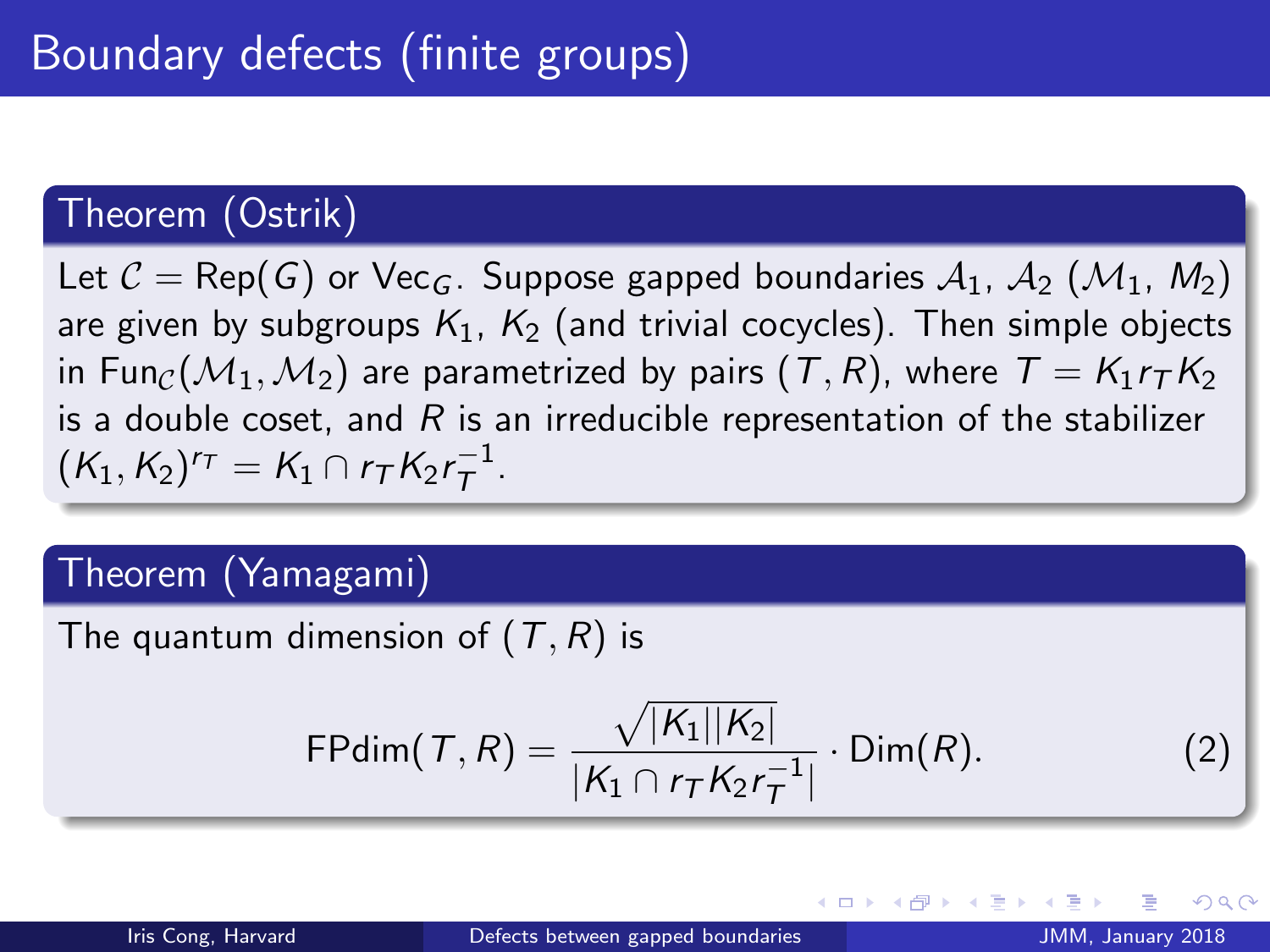#### Examples

 $\odot$   $\mathfrak{D}(\mathbb{Z}_p)$ :  $K_1 = \{1\}$ ,  $K_2 = \mathbb{Z}_p$ . Single (simple) boundary defect of  $\sim$  (2p).  $\cdot$  1 = (1),  $\cdot$  2 =  $\alpha$ 

$$
\bullet \ \mathfrak{D}(S_3)
$$

| $A_1 = A + B + 2C / K_1 = \{1\}$        | $Vec_{S_2}$                    | $\sqrt{3}, \sqrt{3}$           | $\sqrt{2}, \sqrt{2}, \sqrt{2}$ | $\sqrt{6}$                     |
|-----------------------------------------|--------------------------------|--------------------------------|--------------------------------|--------------------------------|
| $A_2 = A + B + 2F / K_2 = \mathbb{Z}_3$ | $\sqrt{3}, \sqrt{3}$           | Vec <sub>S</sub>               | $\sqrt{6}$                     | $\sqrt{2}, \sqrt{2}, \sqrt{2}$ |
| $A_3 = A + C + D / K_3 = \mathbb{Z}_2$  | $\sqrt{2}, \sqrt{2}, \sqrt{2}$ | $\sqrt{6}$                     | $Rep(S_3)$                     | $\sqrt{3}, \sqrt{3}$           |
| $A_4 = A + F + D / K_4 = S_3$           | $\sqrt{6}$                     | $\sqrt{2}, \sqrt{2}, \sqrt{2}$ | $\sqrt{3}, \sqrt{3}$           | $Rep(S_3)$                     |

4 0 8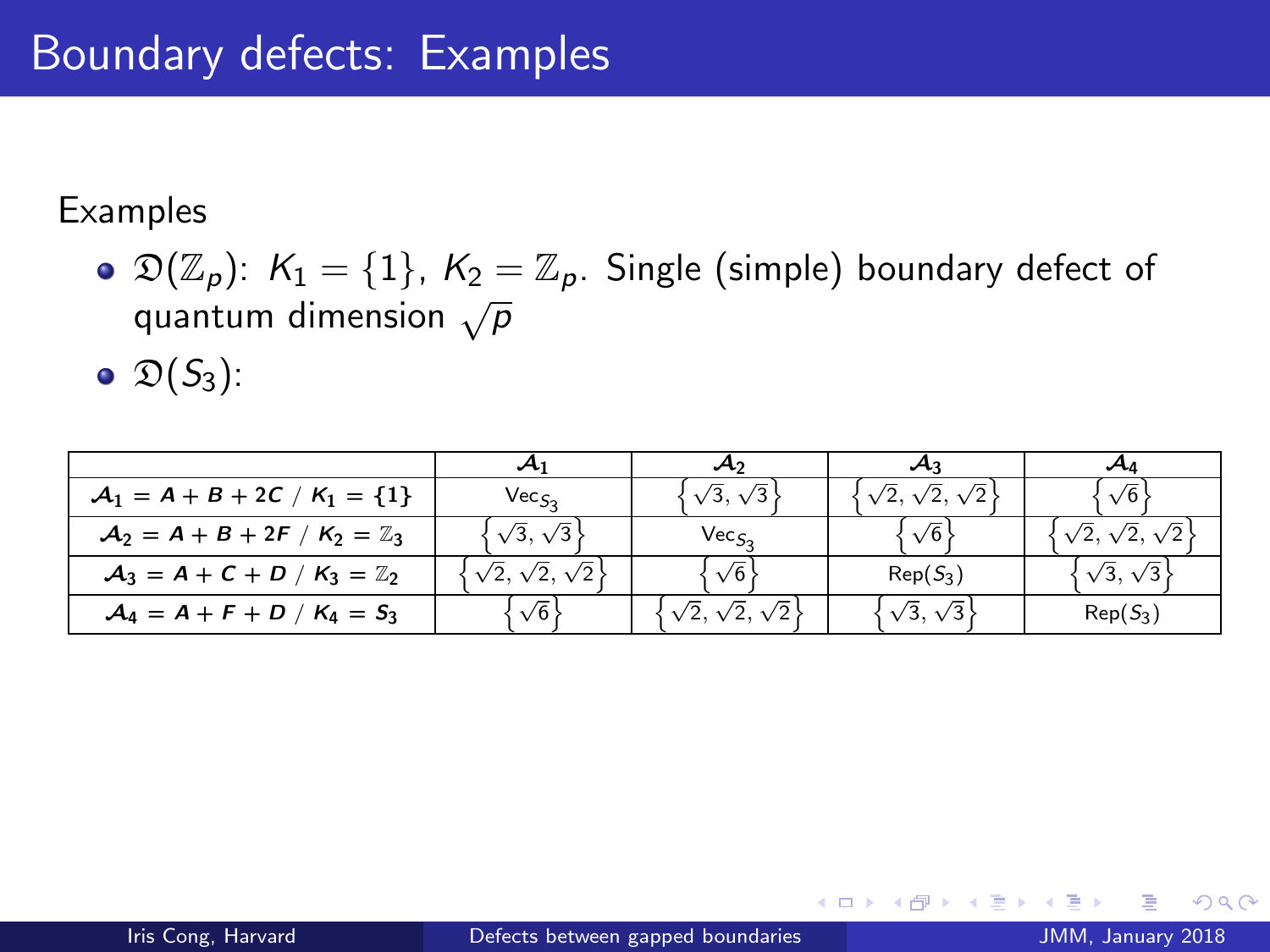- $\mathcal{C}_{ij}=\mathsf{Fun}_{\mathcal{C}}(\mathcal{M}_i,\mathcal{M}_j)$  is not a fusion category
- $\bullet \Gamma = \{C_{ii}\}\$  (all possible excitations and boundary defects) is a multi-fusion category
	- 1 is not simple
	- Can compute quantum dimensions, etc.
- For TQC: Can we obtain braiding?
- Solution: Examine bulk counterparts

つひひ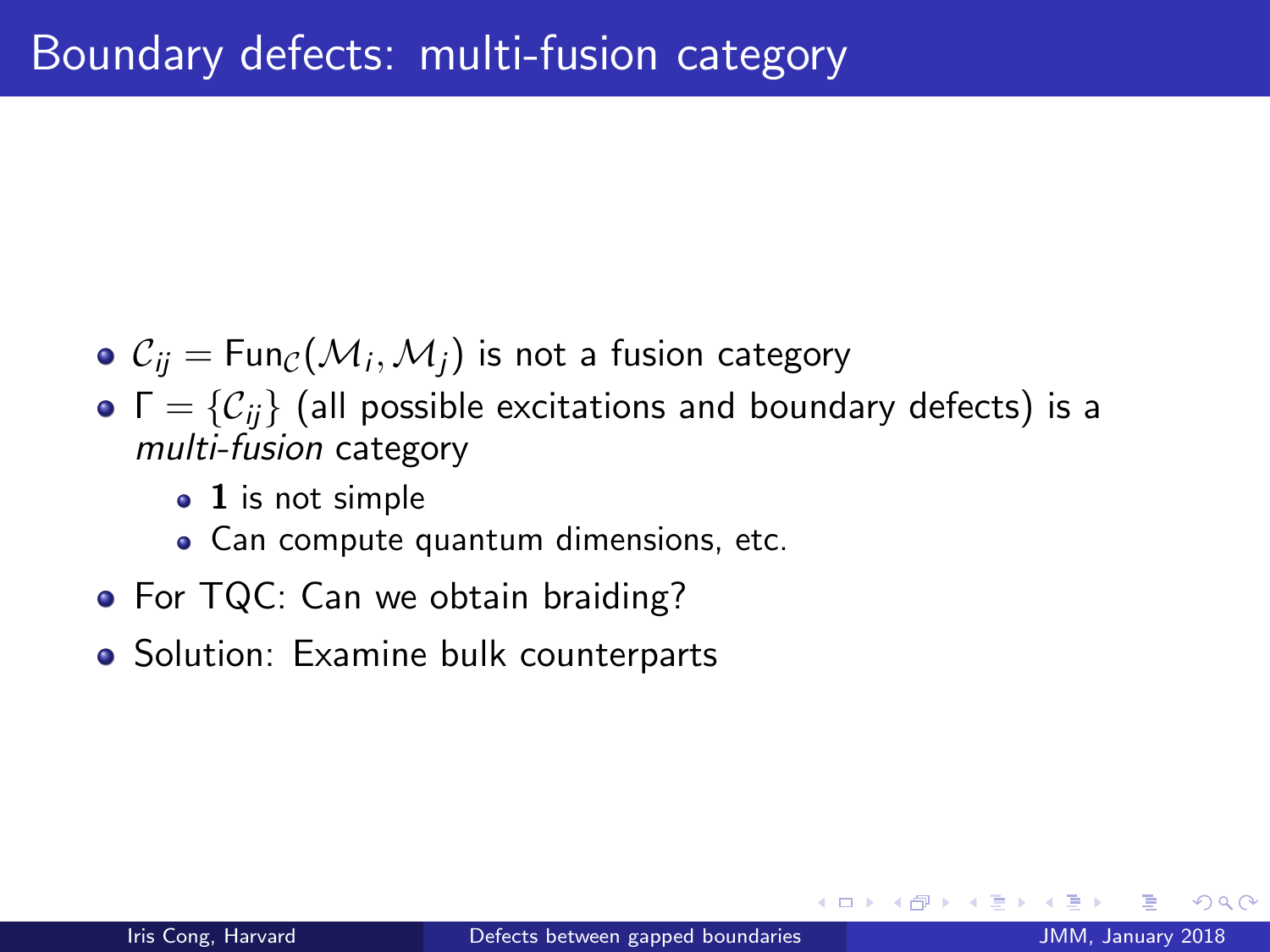- Recall: condensation functor  $F : B = \mathcal{Z}(C) \to B/A = C_{ii}$  $= \mathsf{Fun}_{\mathcal{C}}(\mathcal{M}_i,\mathcal{M}_i)$  and adjoint I
- Want a similar construction for boundary defects

4 0 8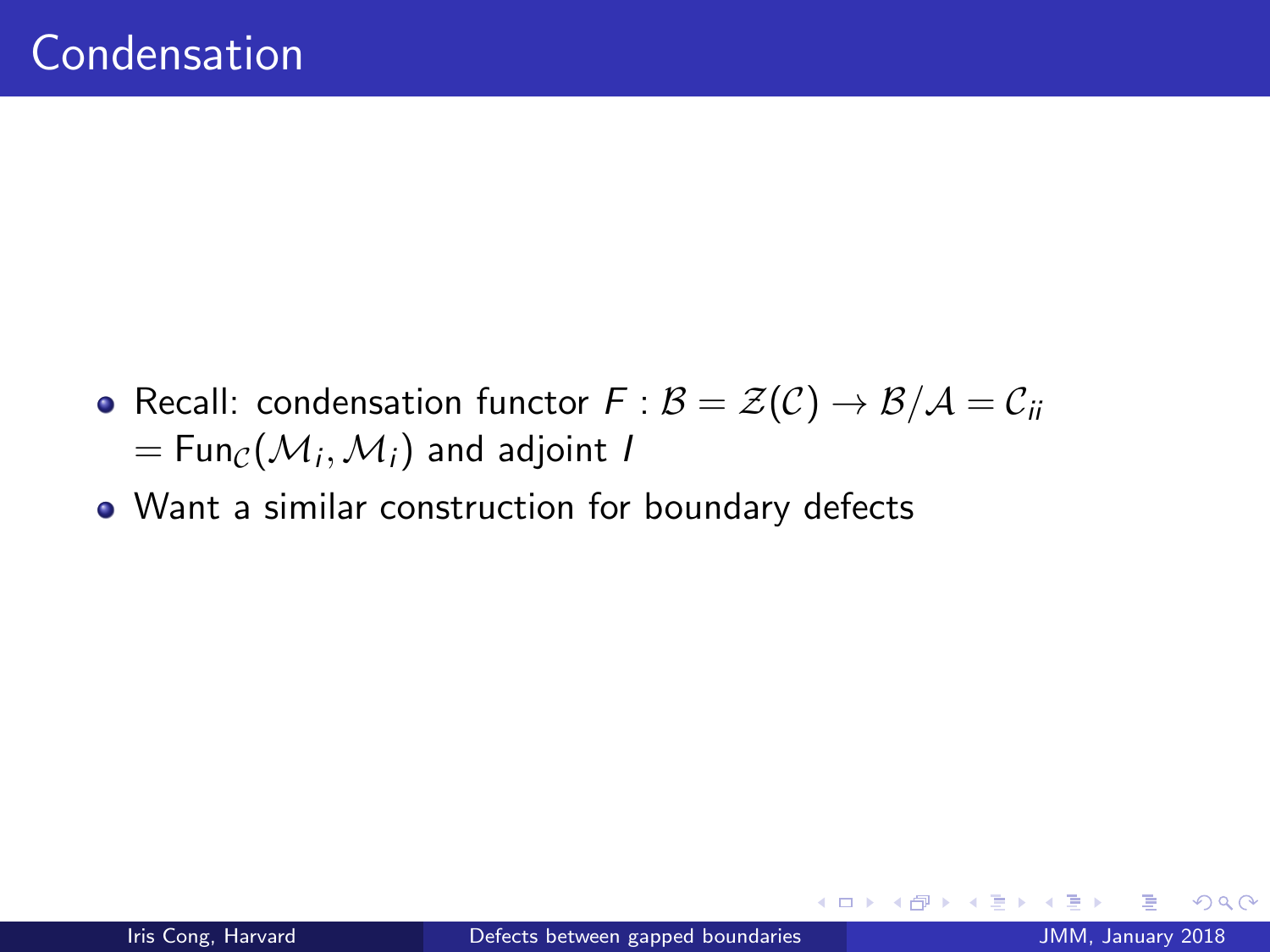- Symmetries of a MTC:  $\mathsf{Aut}^{\mathsf{br}}_\otimes(\mathcal{B})$
- Global symmetry group:  $\rho: \mathsf{G} \to \mathsf{Aut}^{\mathsf{br}}_{\otimes}(\mathcal{B})$
- Bulk symmetry defects form a G-graded fusion category (Barkeshli, Bonderson, Cheng, Wang):

$$
\mathcal{B}_G = \bigoplus_{g \in G} \mathcal{B}_g, \qquad \mathcal{B}_0 = \mathcal{B} \tag{3}
$$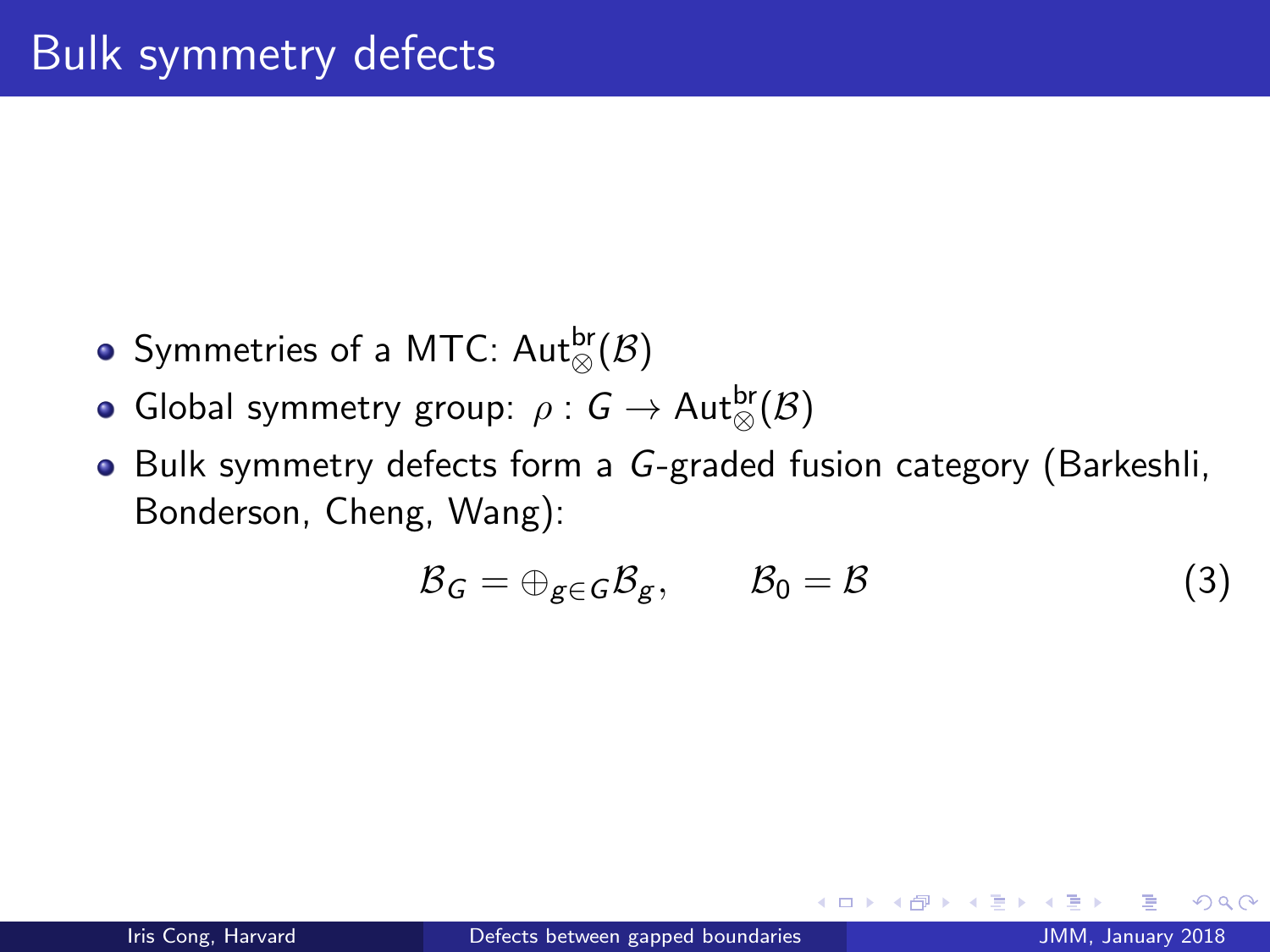- Fusion of symmetry defects respects group multiplication:  $a_{g} \otimes b_{h} \rightarrow c_{gh}$
- G-crossed braiding (Barkeshli, Bonderson, Cheng, Wang):

$$
R^{a_{\bf g}b_{\bf h}}\ =\ \sum_{b_{\bf h}}^{a_{\bf g}}\ \sum_{\bar{\bf h}}^{b_{\bf h}}_{a_{\bf g}}\ =\ \sum_{c,\mu,\nu}\sqrt{\frac{d_c}{d_a d_b}}\, \Big[R^{a_{\bf g}b_{\bf h}}_{c_{\bf gh}}\Big]_{\mu\nu}\ \sum_{b_{\bf h}}^{a_{\bf g}}\ \sum_{\mu}^{b_{\bf h}}_{\bar{\bf h}}\ \sum_{a_{\bf g}}
$$

Figure: M. Barkeshli, P. Bonderson, M. Cheng, Z. Wang (2014)

4 **D** F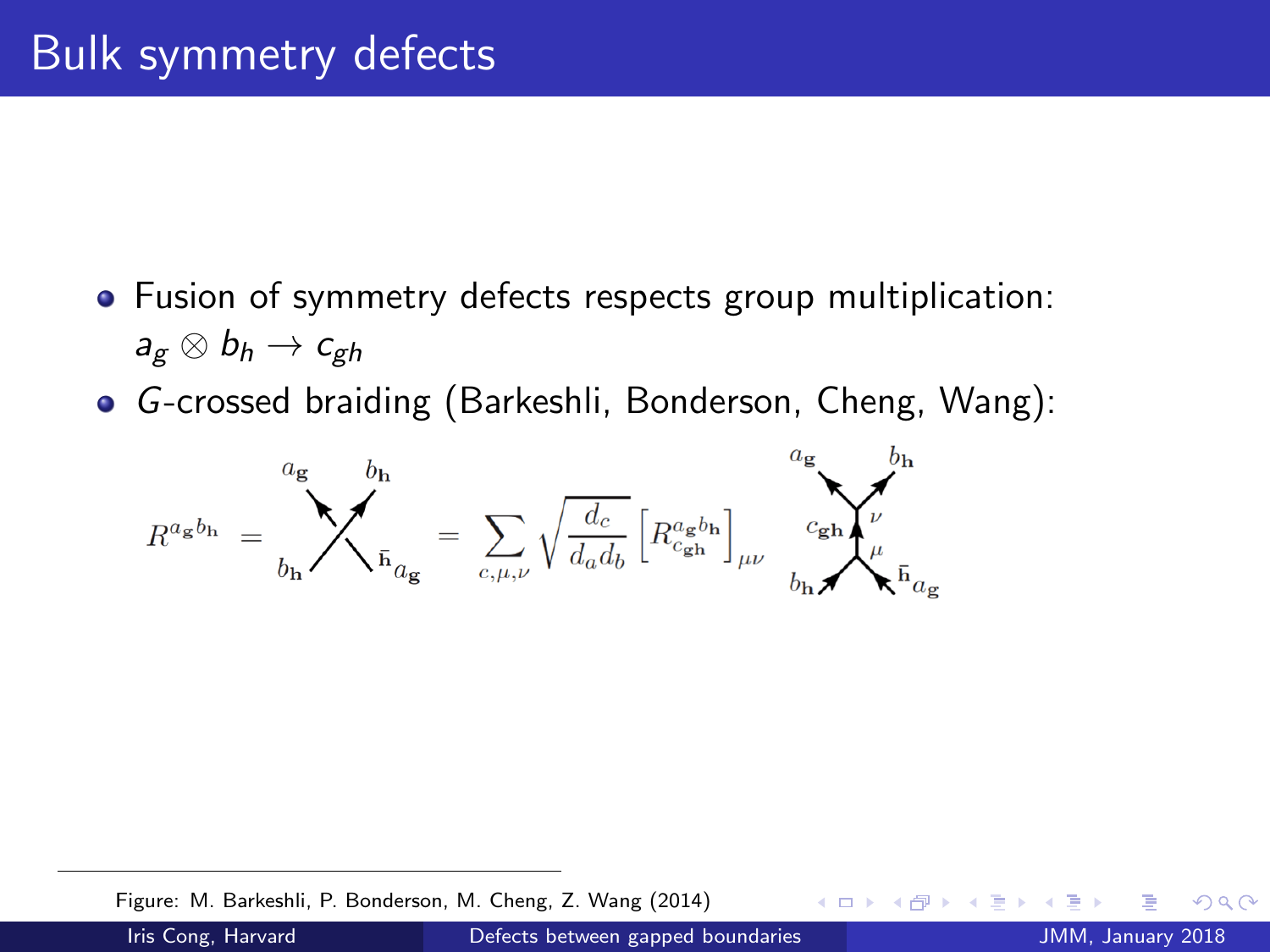#### $\mathfrak{D}(\mathbb{Z}_p)$  :  $G=\mathbb{Z}_2$ ,  $e\leftrightarrow m$ ,  $\mathcal{B}_1=\{\tau_0,...\tau_{p-1}\}$ , dim  $\tau_i=\sqrt{p}$  $\mathfrak{D}(S_3) : G = \mathbb{Z}_2, C \leftrightarrow F, B_1 = \{ \sqrt{\mathbb{Z}_3} \}$ 3, √ 3, ر ⊥<br>⁄ 3, √ 3, 2 √ 3, 2 √ 3}

4 0 8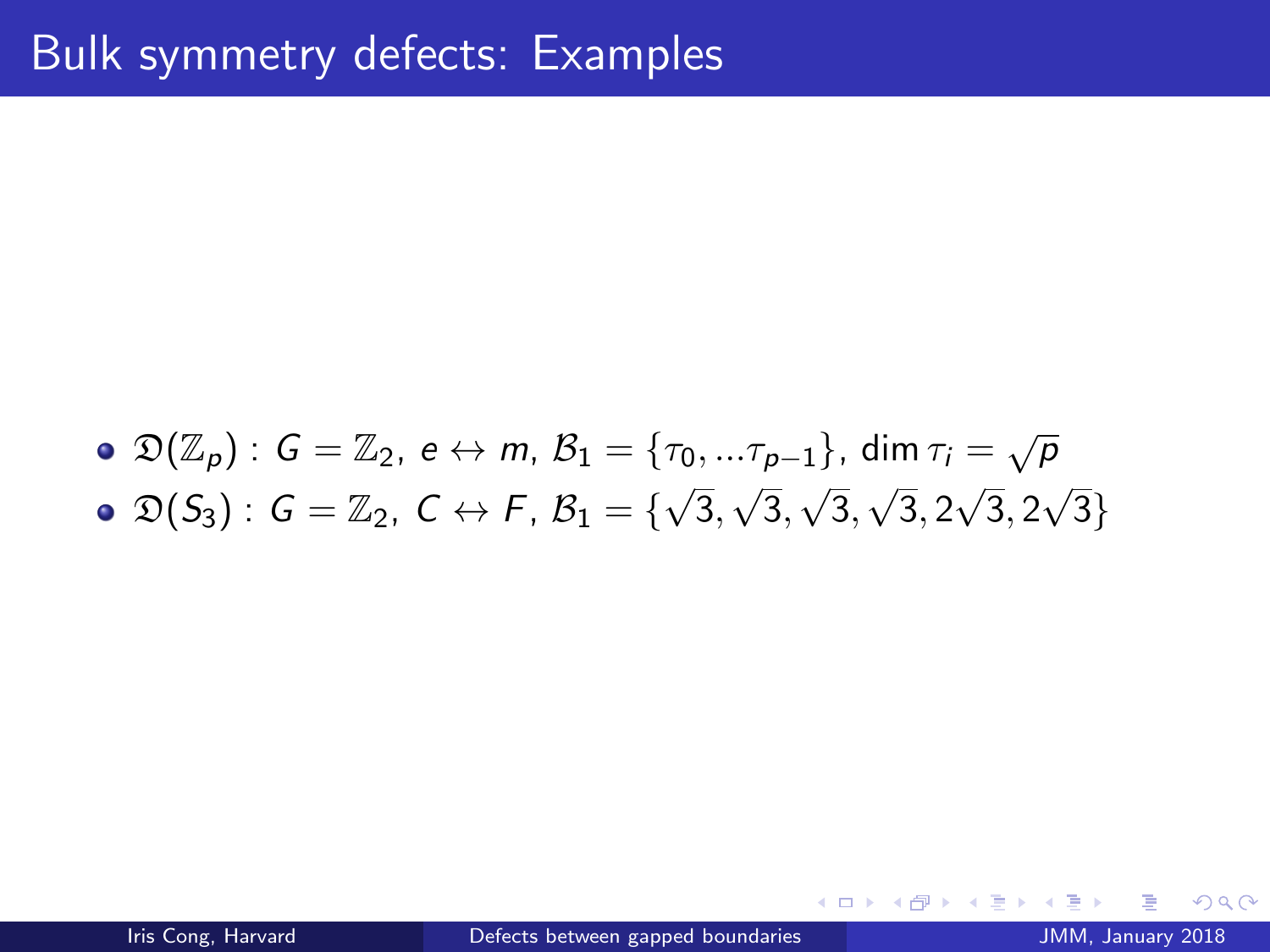Suppose  ${\mathcal B}={\mathcal Z}({\mathcal C}),\ \rho:{\mathsf G}\to{\sf Aut}^{\sf br}_{\otimes}({\mathcal B}),\ {\mathcal A}_i\in {\mathcal B}$  a gapped boundary. Then  $\mathcal{A}_{j_{\mathcal{S}}}:=\rho_{\mathcal{S}}(\mathcal{A}_{i})\in\mathcal{B}$  is a gapped boundary.

4 0 8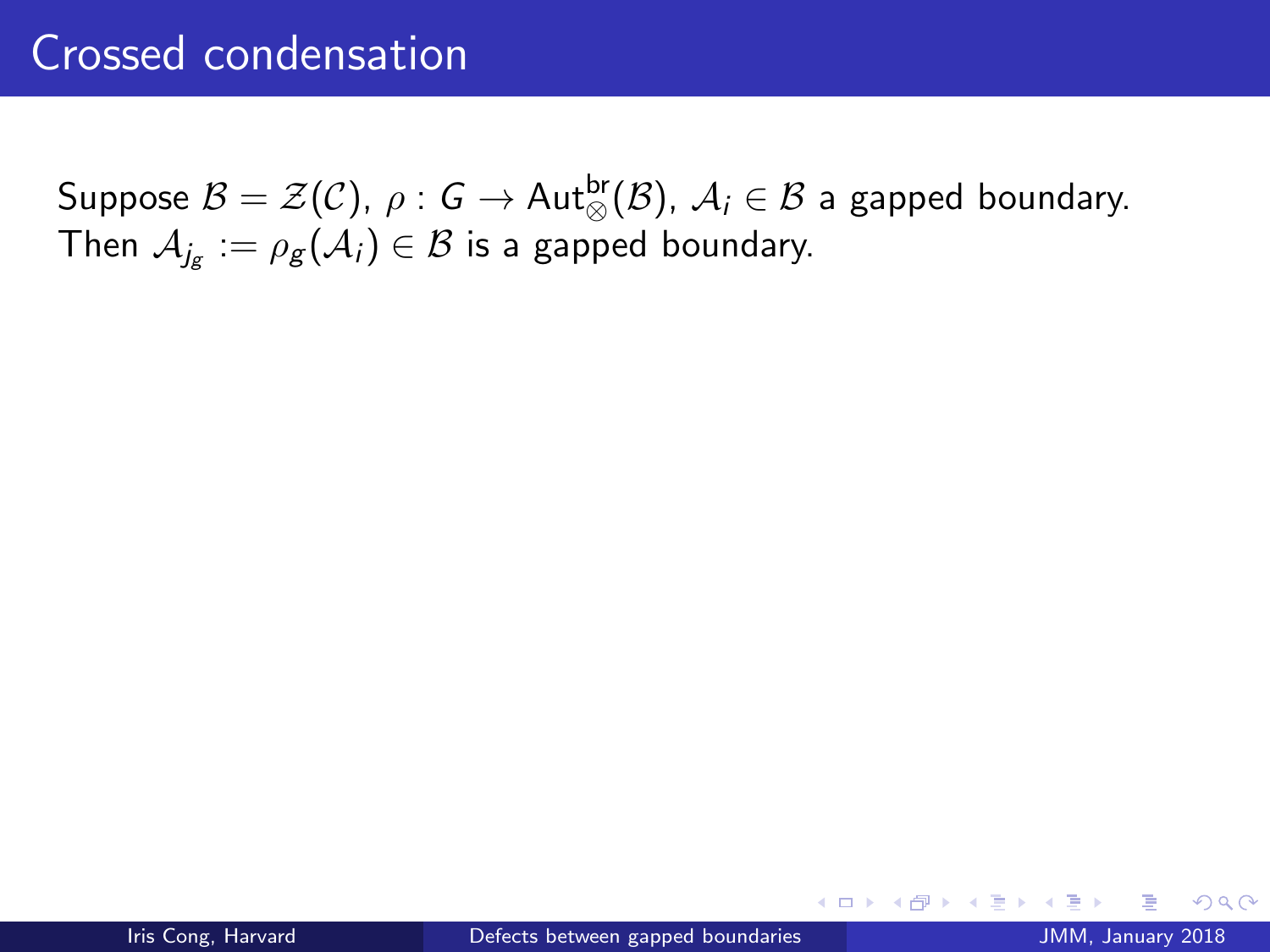Suppose  ${\mathcal B}={\mathcal Z}({\mathcal C}),\ \rho:{\mathsf G}\to{\sf Aut}^{\sf br}_{\otimes}({\mathcal B}),\ {\mathcal A}_i\in {\mathcal B}$  a gapped boundary. Then  $\mathcal{A}_{j_{\mathcal{B}}}:=\rho_{\mathcal{B}}(\mathcal{A}_{i})\in\mathcal{B}$  is a gapped boundary. Recall:

#### **Definition**

Let B be a MTC,  $A_i \in \text{Obj } B$  a Lagrangian algebra. The quotient *category*  $\mathcal{B}/\mathcal{A}_i$  *is the category s.t.* 

$$
\bullet \ \text{Obj}\, \mathcal{B}/\mathcal{A}_i = \text{Obj}\, \mathcal{B}
$$

$$
\bullet \; \mathrm{Hom}_{\mathcal{B}/\mathcal{A}_i}(X,Y)=\mathrm{Hom}_{\mathcal{B}}(X,\mathcal{A}_i\otimes Y).
$$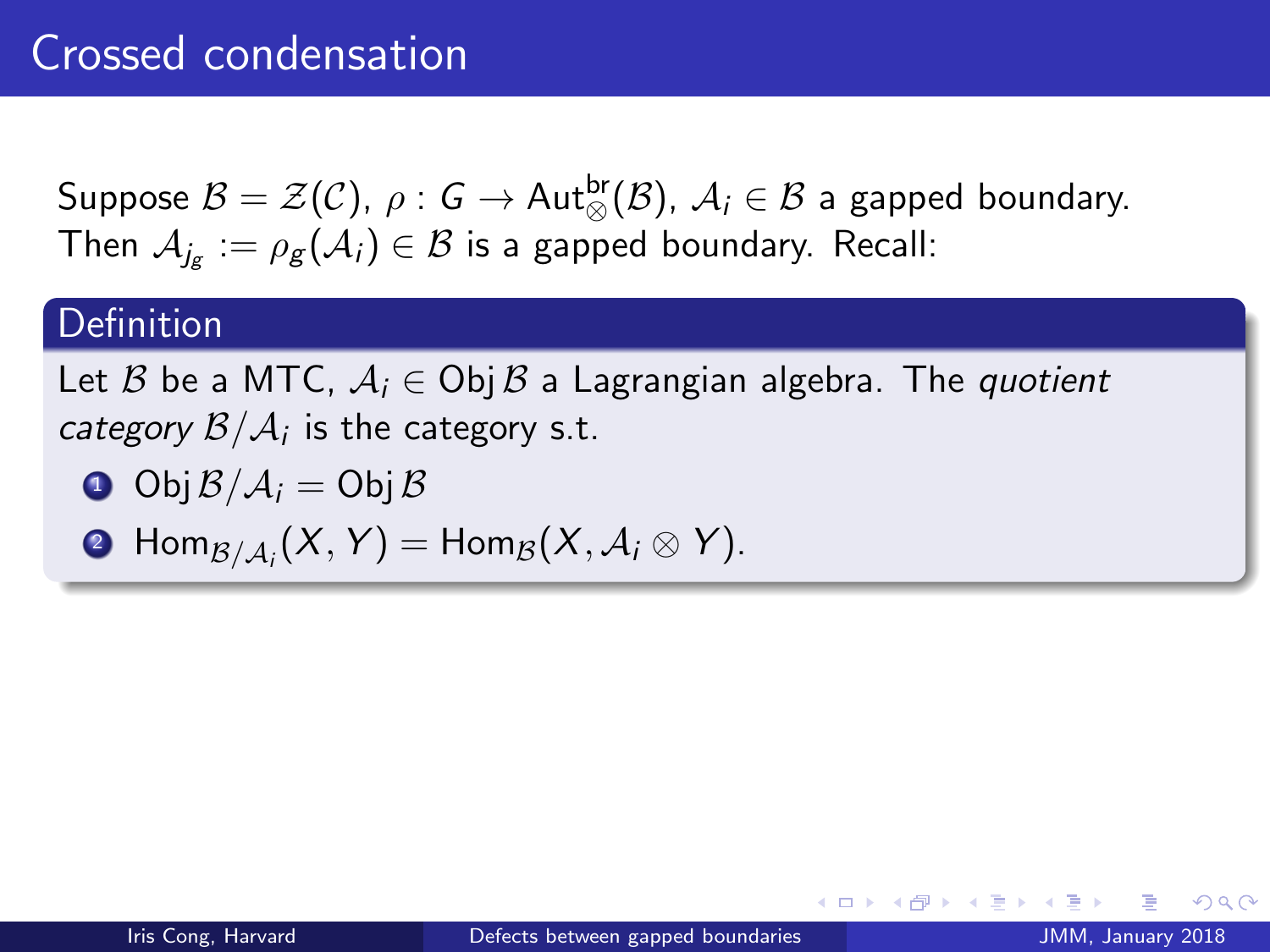Suppose  ${\mathcal B}={\mathcal Z}({\mathcal C}),\ \rho:{\mathsf G}\to{\sf Aut}^{\sf br}_{\otimes}({\mathcal B}),\ {\mathcal A}_i\in {\mathcal B}$  a gapped boundary. Then  $\mathcal{A}_{j_{\mathcal{B}}}:=\rho_{\mathcal{B}}(\mathcal{A}_{i})\in\mathcal{B}$  is a gapped boundary. Recall:

#### **Definition**

Let B be a MTC,  $A_i \in \text{Obj } B$  a Lagrangian algebra. The quotient *category*  $\mathcal{B}/\mathcal{A}_i$  *is the category s.t.* 

 $\bullet$  Obj  $\mathcal{B}/\mathcal{A}_i =$  Obj  $\mathcal{B}$ 

$$
\bullet \; \operatorname{Hom}_{\mathcal{B}/\mathcal{A}_i}(X,Y)=\operatorname{Hom}_{\mathcal{B}}(X,\mathcal{A}_i\otimes Y).
$$

Replace the MTC  $\beta$  with the G-graded category  $\beta_G$ .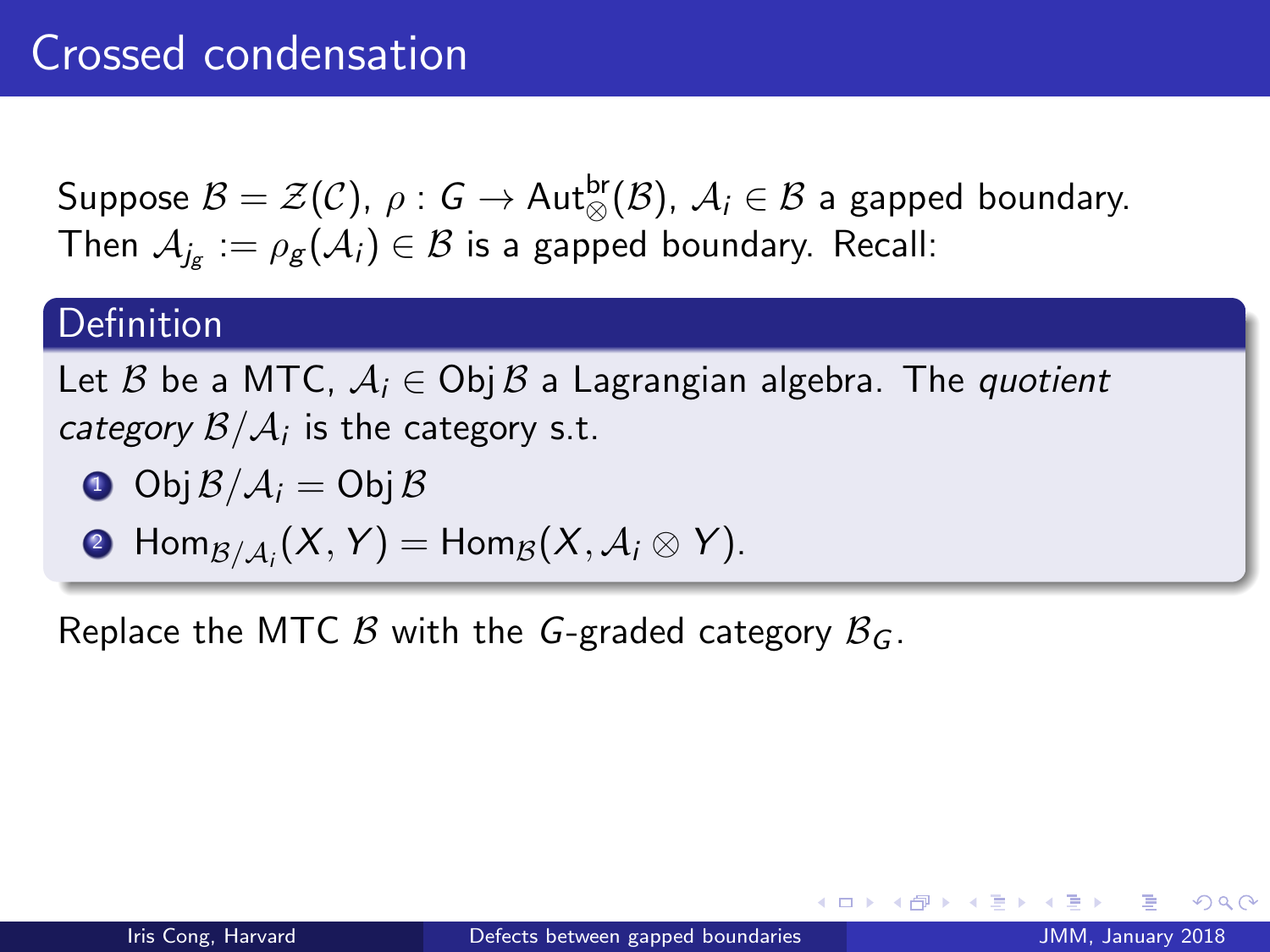Suppose  ${\mathcal B}={\mathcal Z}({\mathcal C}),\ \rho:{\mathsf G}\to{\sf Aut}^{\sf br}_{\otimes}({\mathcal B}),\ {\mathcal A}_i\in {\mathcal B}$  a gapped boundary. Then  $\mathcal{A}_{j_{\mathcal{B}}}:=\rho_{\mathcal{B}}(\mathcal{A}_{i})\in\mathcal{B}$  is a gapped boundary. Recall:

#### **Definition**

Let B be a MTC,  $A_i \in \text{Obj } B$  a Lagrangian algebra. The quotient *category*  $\mathcal{B}/\mathcal{A}_i$  *is the category s.t.* 

$$
\bullet \ \text{Obj}\, \mathcal{B}/\mathcal{A}_i = \text{Obj}\, \mathcal{B}
$$

$$
\bullet \; \mathrm{Hom}_{\mathcal{B}/\mathcal{A}_i}(X,Y)=\mathrm{Hom}_{\mathcal{B}}(X,\mathcal{A}_i\otimes Y).
$$

Replace the MTC  $\beta$  with the G-graded category  $\beta_G$ . Result:

$$
F: \mathcal{B}_G \to \mathcal{Q}(G, \mathcal{A}_i) = \bigoplus_{g \in G} C_{ij_g} = \bigoplus_{g \in G} \text{Fun}_{\mathcal{C}}(\mathcal{M}_i, \mathcal{M}_{j_g}) \tag{4}
$$

(C, Cheng, Wang)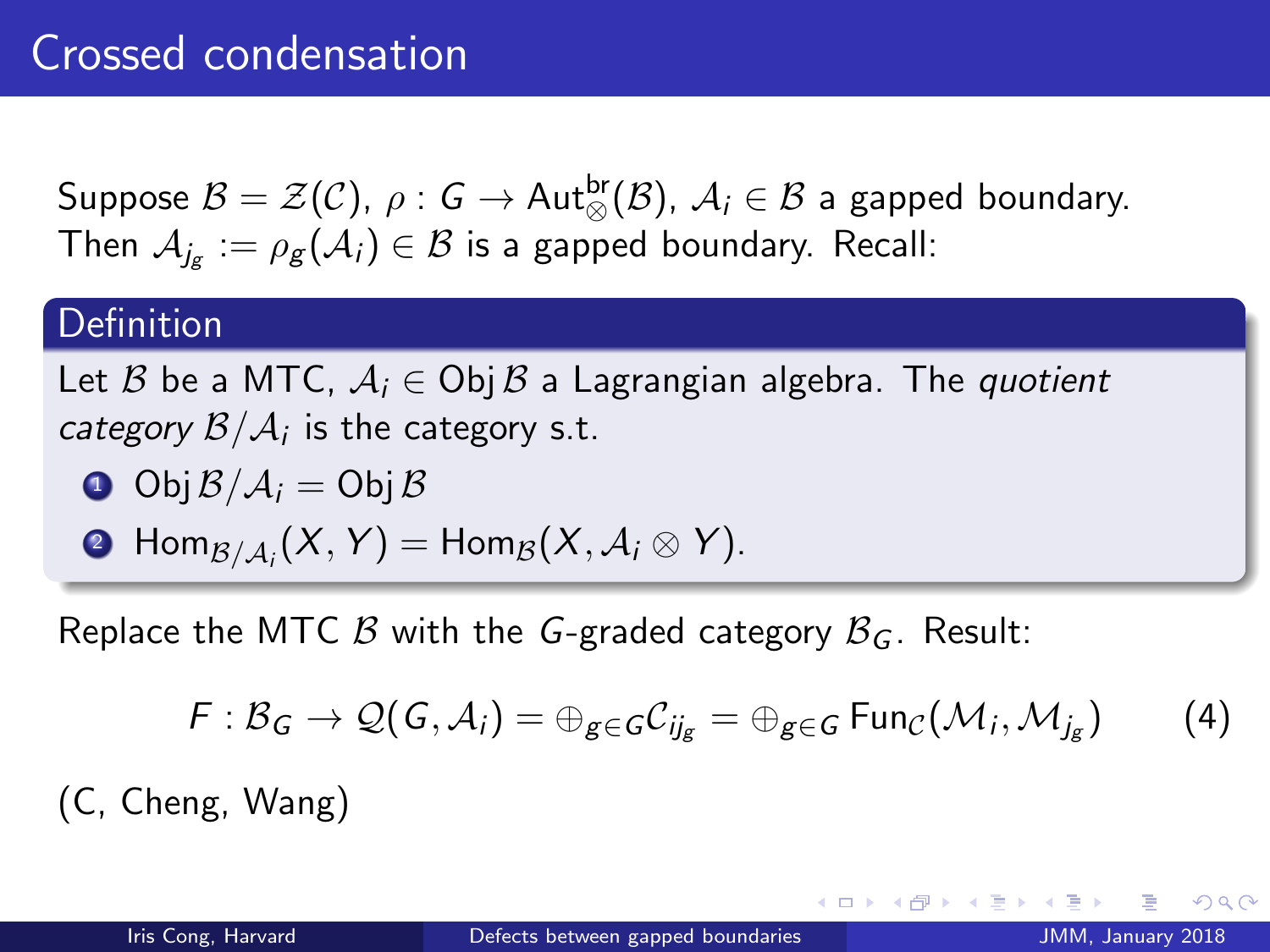Crossed condensation functor:

$$
\digamma: \mathcal{B}_G \to \mathcal{Q}(\mathit{G},\mathcal{A}_i) = \oplus_{g \in \mathit{G}} \mathcal{C}_{ij_g} = \oplus_{g \in \mathit{G}} \mathrm{Fun}_{\mathcal{C}}(\mathcal{M}_i,\mathcal{M}_{j_g})
$$

**← ロ ▶ → イ 同** 

×.

 $\rightarrow$ 

 $299$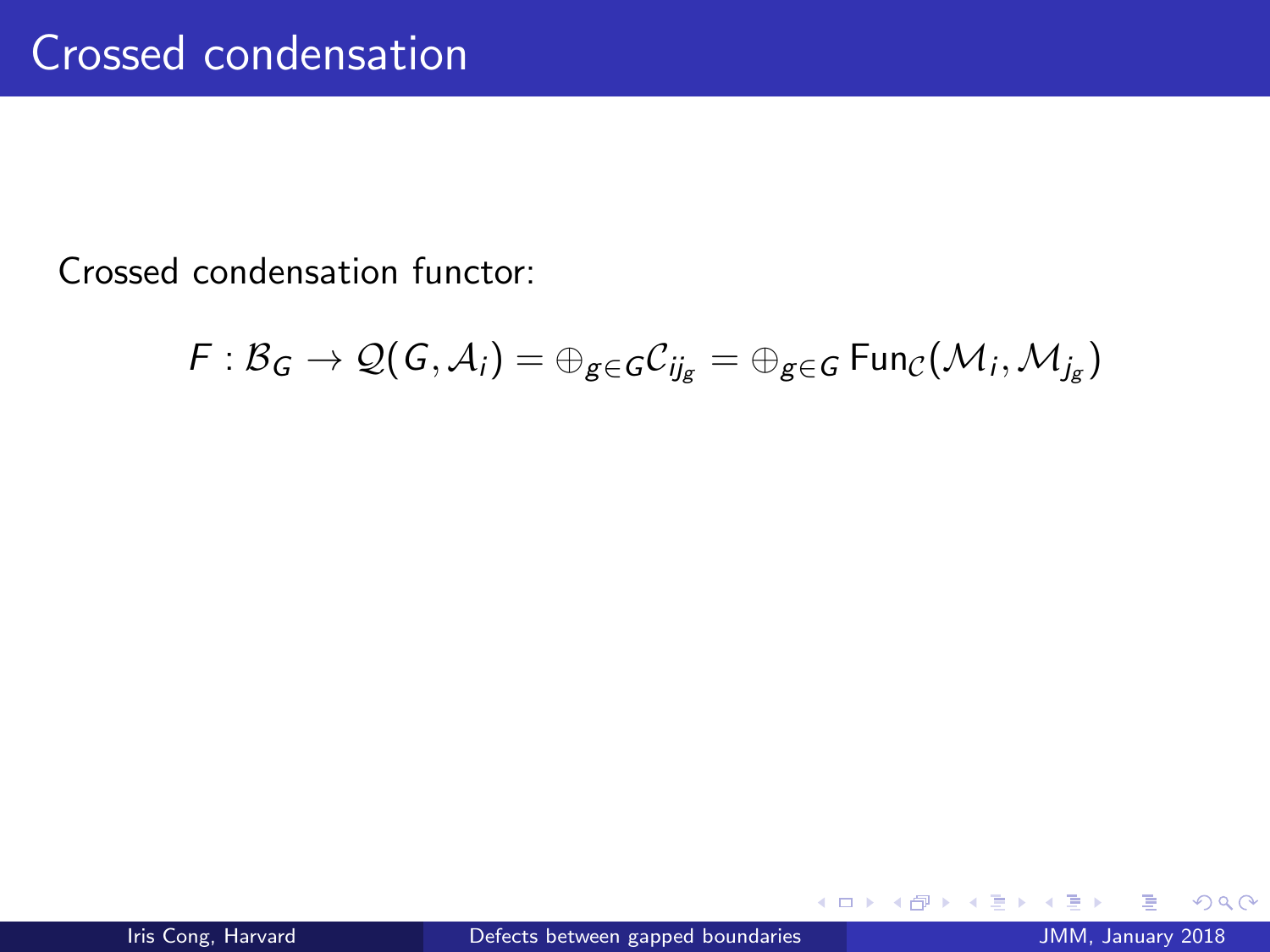Crossed condensation functor:

$$
F: \mathcal{B}_G \rightarrow \mathcal{Q}(G,\mathcal{A}_i) = \oplus_{g \in G} C_{ij_g} = \oplus_{g \in G} \mathrm{Fun}_{\mathcal{C}}(\mathcal{M}_i,\mathcal{M}_{j_g})
$$

Physical explanation:



4.0.3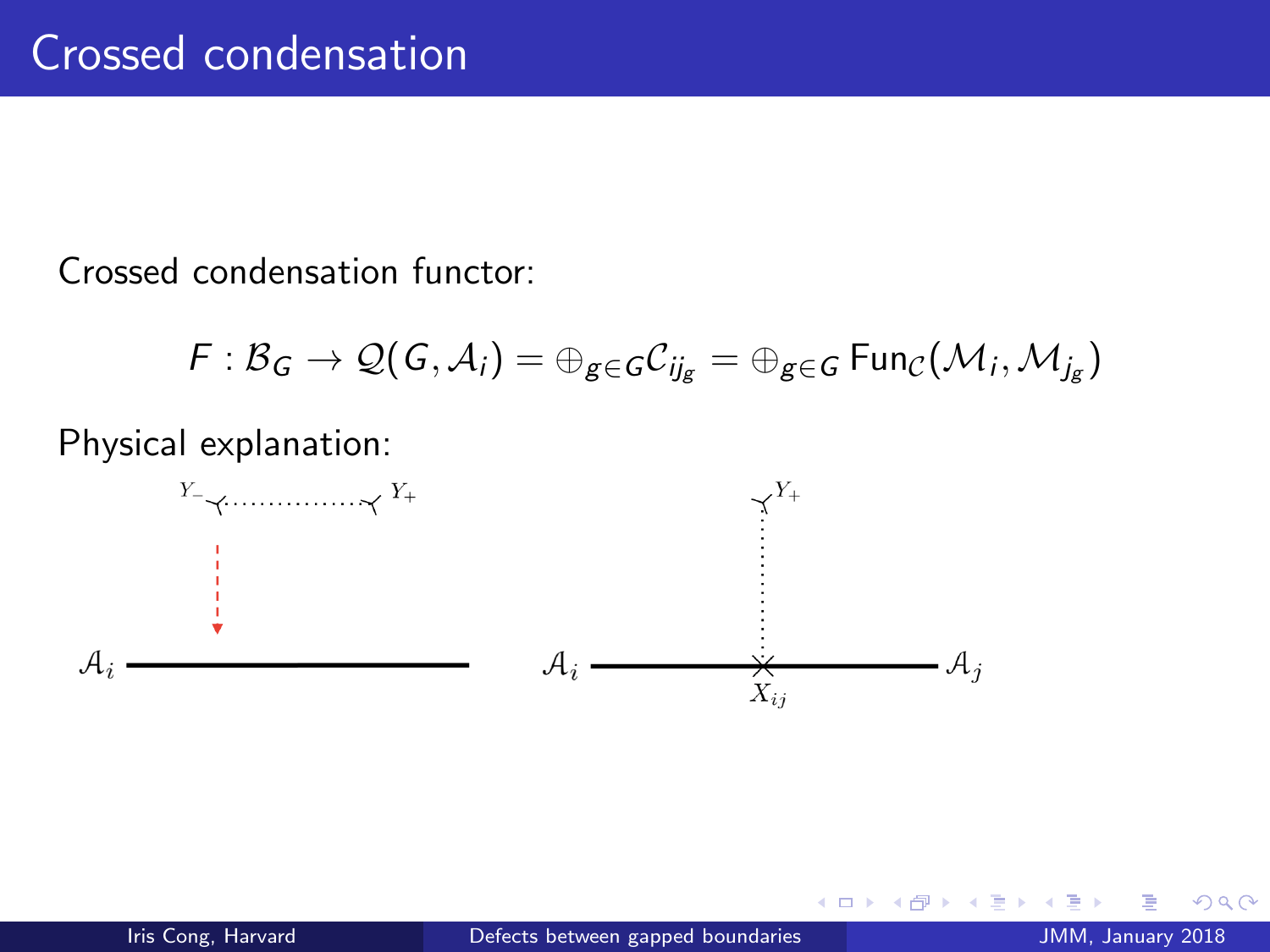\n- \n
$$
\mathfrak{D}(\mathbb{Z}_p)
$$
: \n  $\mathcal{B}_1 = \{\tau_0, \ldots \tau_{p-1}\}, \, \mathcal{C}_{12} = \{\tau_{12}\}, \, \tau_i \mapsto \tau_{12}$ \n
\n- \n $\mathfrak{D}(S_3)$ : \n  $\mathcal{B}_1 = \{\sqrt{3}, \sqrt{3}, \sqrt{3}, \sqrt{3}, 2\sqrt{3}, 2\sqrt{3}\} \rightarrow \mathcal{C}_{12} = \{\sqrt{3}, \sqrt{3}\}$ \n
\n

4 日下

→ 何 ▶  $\mathcal{A}$ э.  $\rightarrow$   $299$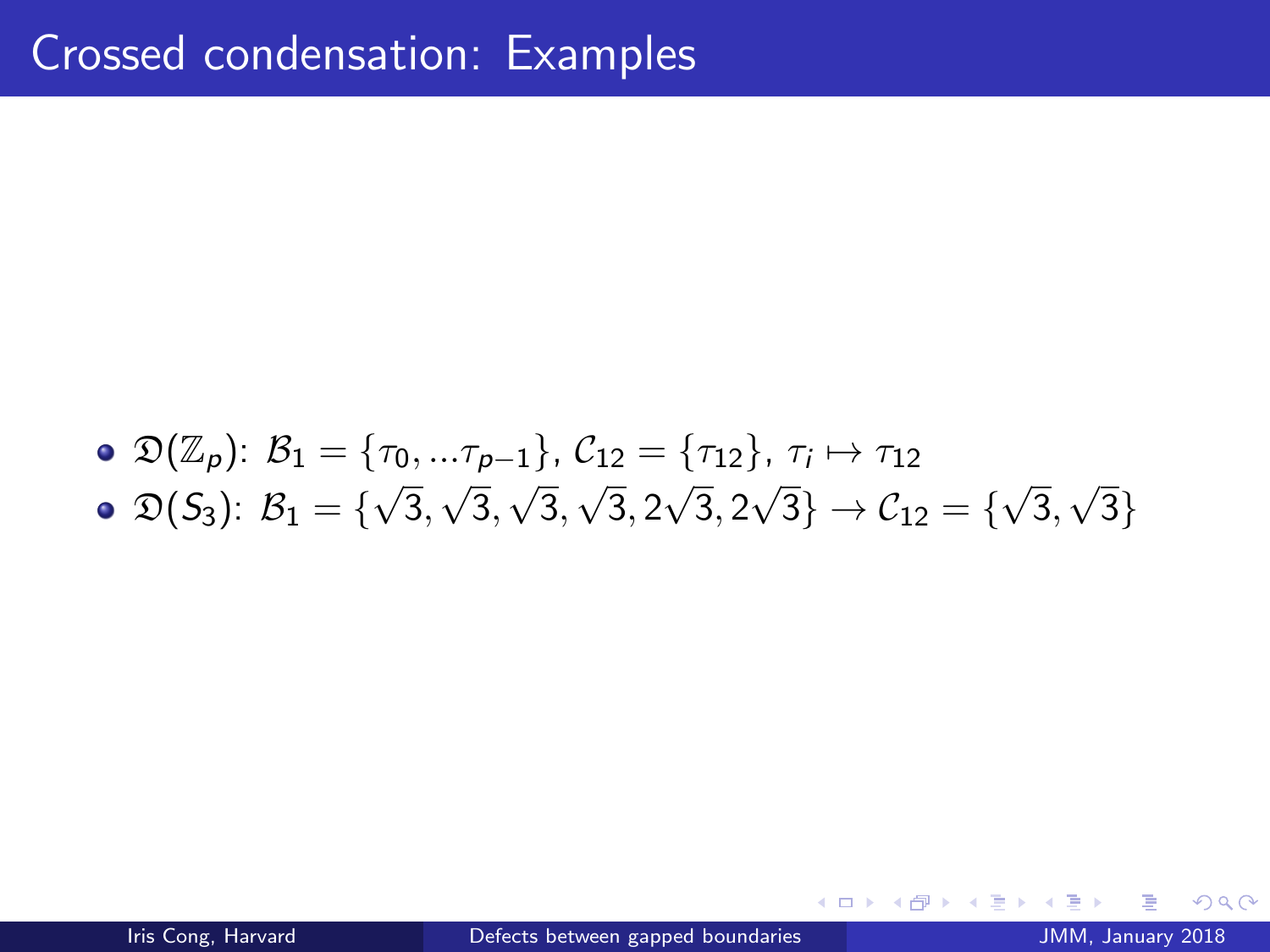## Theorem (C, Cheng, Wang)

Let  $A_i$  and  $A_i$  be two Lagrangian algebras (gapped boundaries) in  $\mathcal{B} = \mathcal{Z}(\mathcal{C})$ , and let  $\mathcal{M}_i$  and  $\mathcal{M}_i$  be the corresponding indecomposable module categories. Suppose  $A_i$  and  $A_i$  are related by a global G symmetry of  $\beta$ . Then:

- **1** There is a projective G-crossed braiding of the boundary defects in  $C_{ii}$  with those in  $C_{ii}$ , and with the boundary excitations in  $C_{ii}$ .
- **2** There is a canonical choice of this braiding and a systematic method to compute the projective representation.
- **3** If all defects in  $C_{ii}$  are fixed by the action of  $g \in G$ , the projective G-crossed braiding is a projective braiding of boundary defects.

Braiding done in the bulk (through correspondence):

$$
X_{ij}\otimes X_{ji}\to I(X_{ij})\otimes I(X_{ji})\xrightarrow{G^\times}\rho_1(I(X_{ji}))\otimes I(X_{ij})\to \rho_1(X_{ji})\otimes X_{ij}.\eqno(5)
$$

 $\Omega$ 

(ロ) (母) (目) (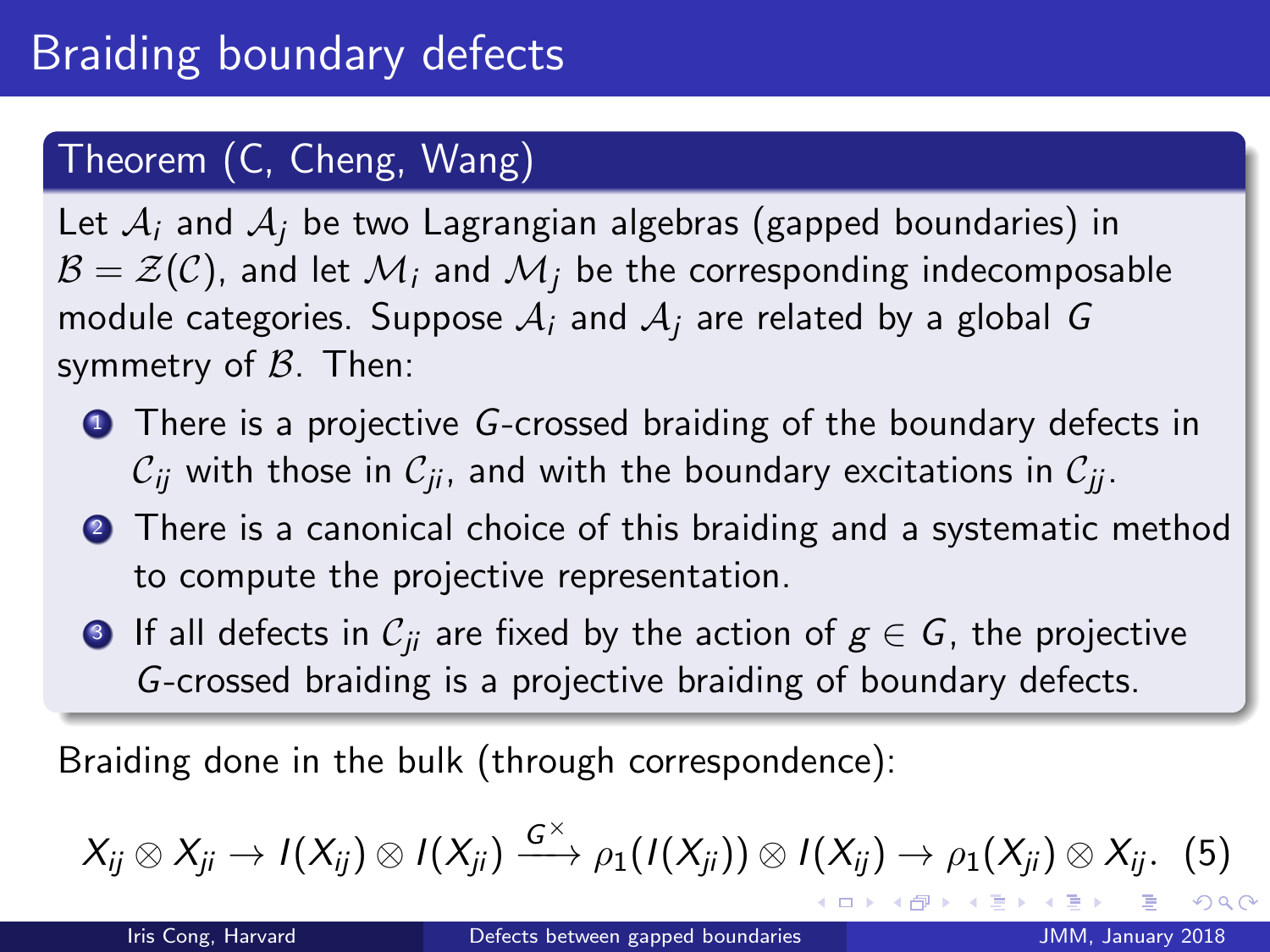$\bullet$   $\mathfrak{D}(\mathbb{Z}_2)$ : get  $\pi/16$  phase gate, Majorana zero mode braid statistics  $\odot$   $\mathfrak{D}(S_3)$ : expect SU(2)<sub>4</sub> braiding, which would give universal TQC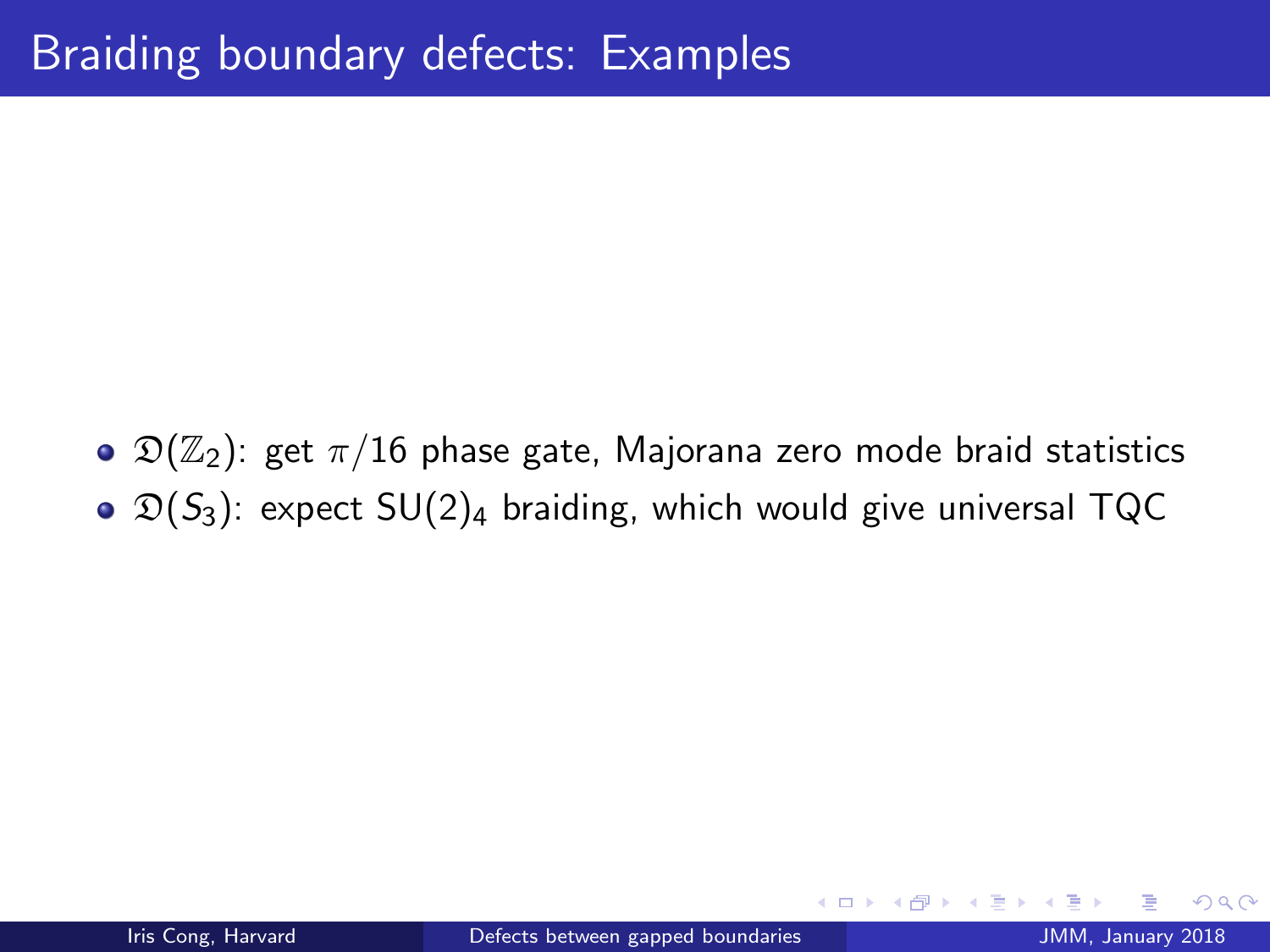## • Known:

- Gapped boundaries as indecomposable modules, Lagrangian algebras
- Boundary excitations, defects in multi-fusion category
- Bulk-edge correspondence for certain boundary defects, symmetry  $defects \rightarrow braiding$
- Goal:
	- Other boundary defects not covered by this correspondence?
	- New symmetry in the bulk?
	- Efficient encoding/gates for topological quantum computation?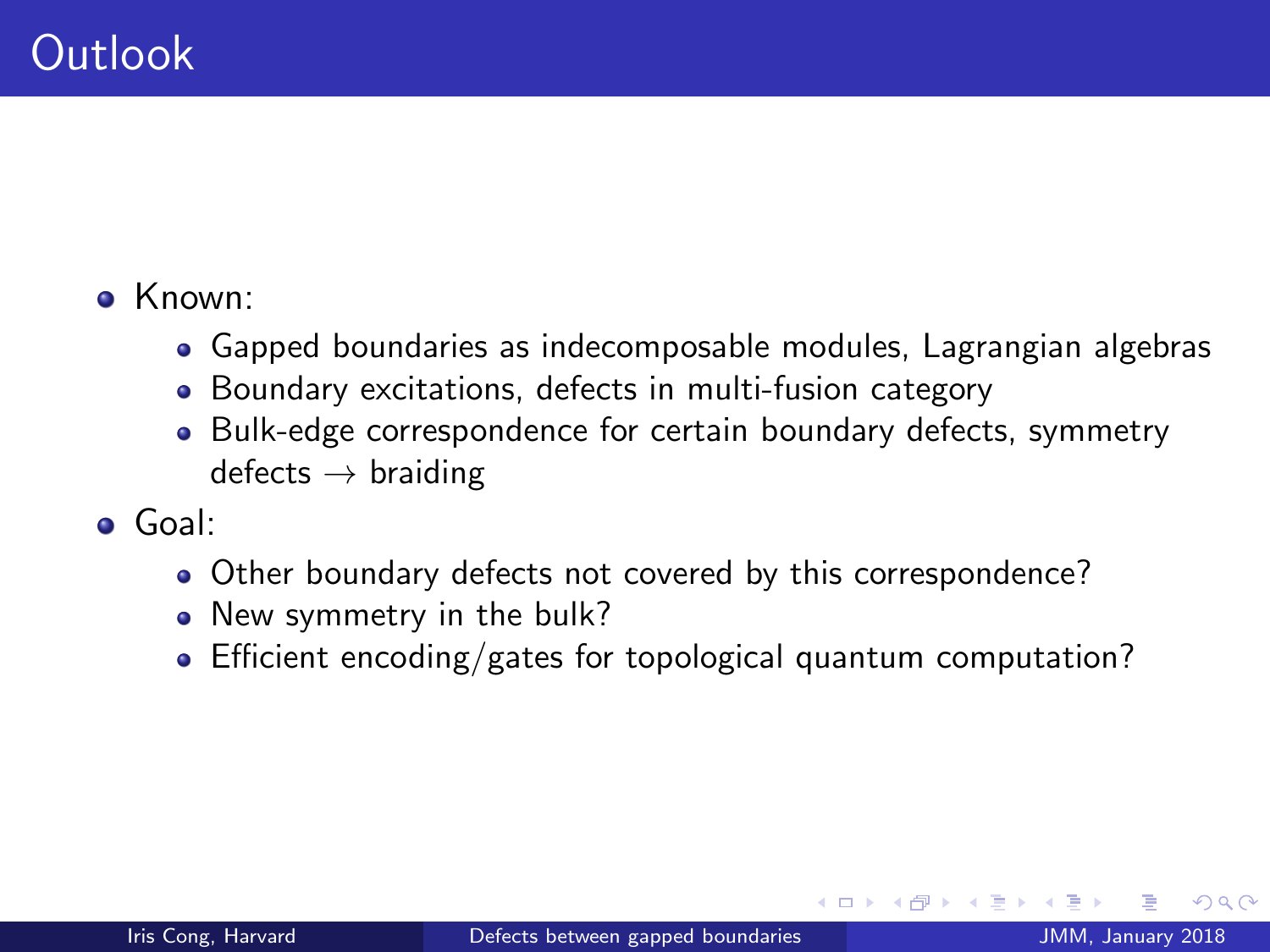- Special to Maissam Barkeshli, Shawn Cui, Cesar Galindo for answering many questions
- Many thanks to Prof. Michael Freedman and everyone at Station Q
- None of this would have been possible without the guidance and dedication of Prof. Zhenghan Wang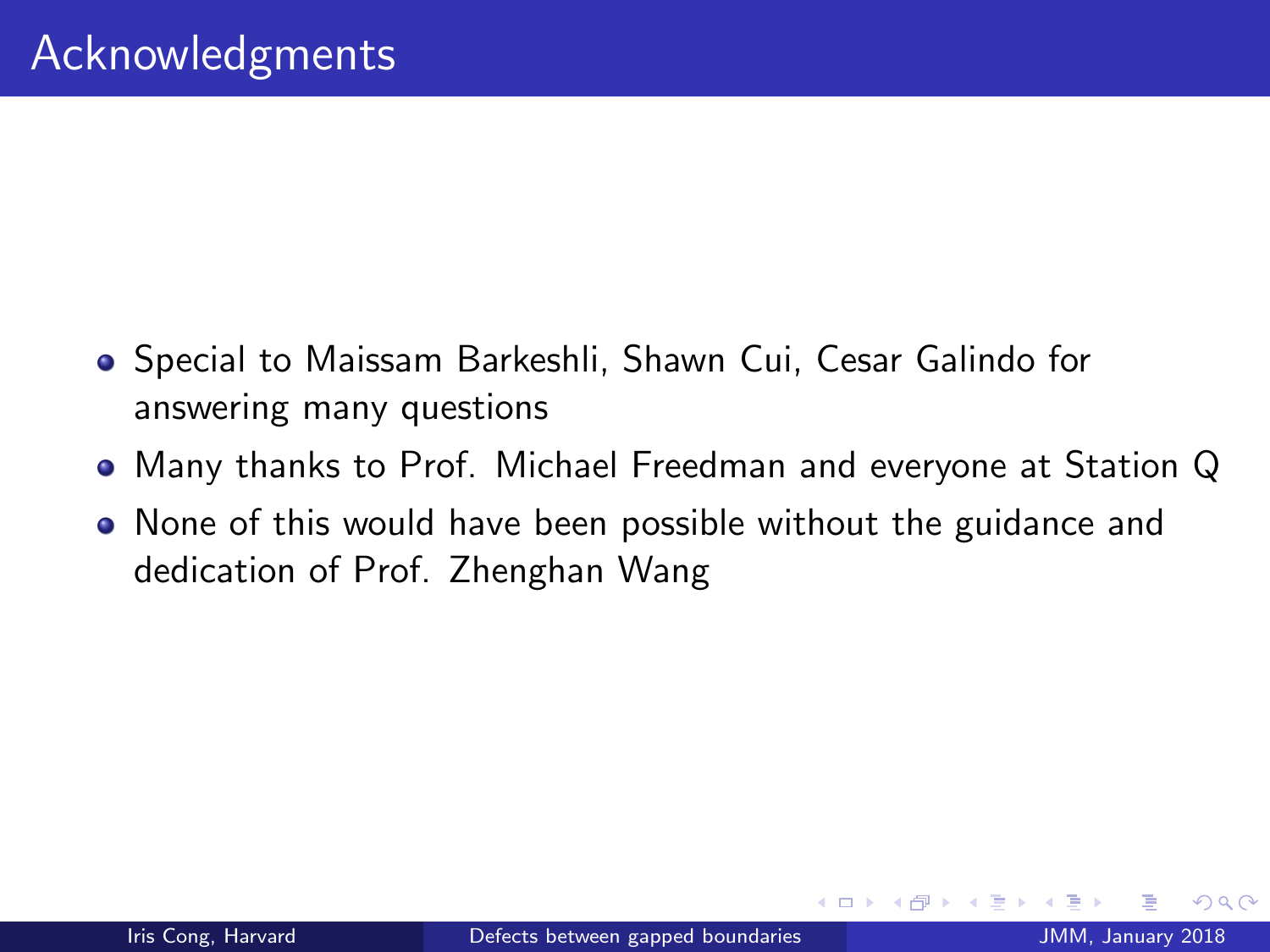# Thanks!

メロト メ都 トメ ヨ トメ ヨト

 $OQ$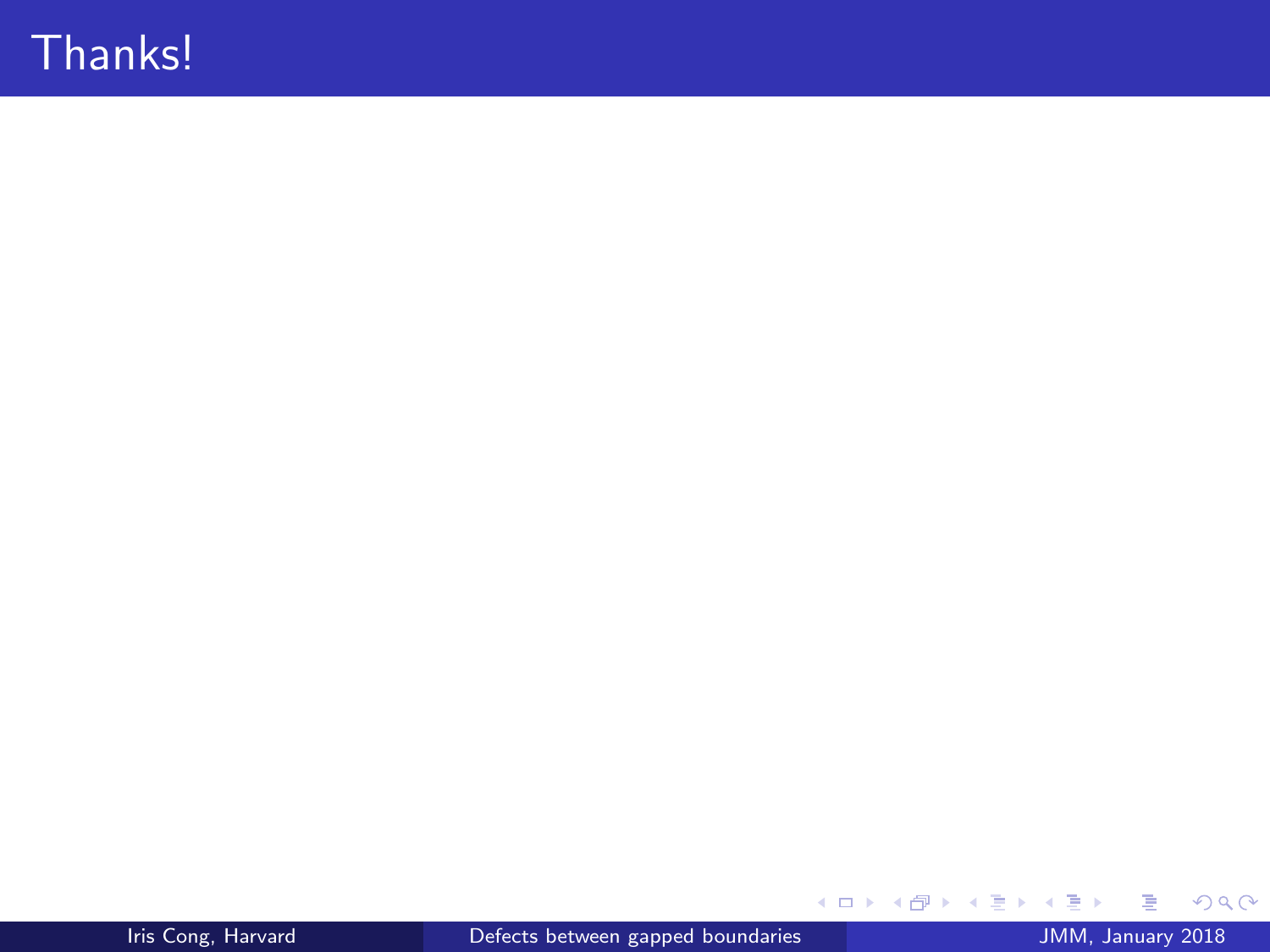э

重 J.  $299$ 

メロトス部 トメミトメ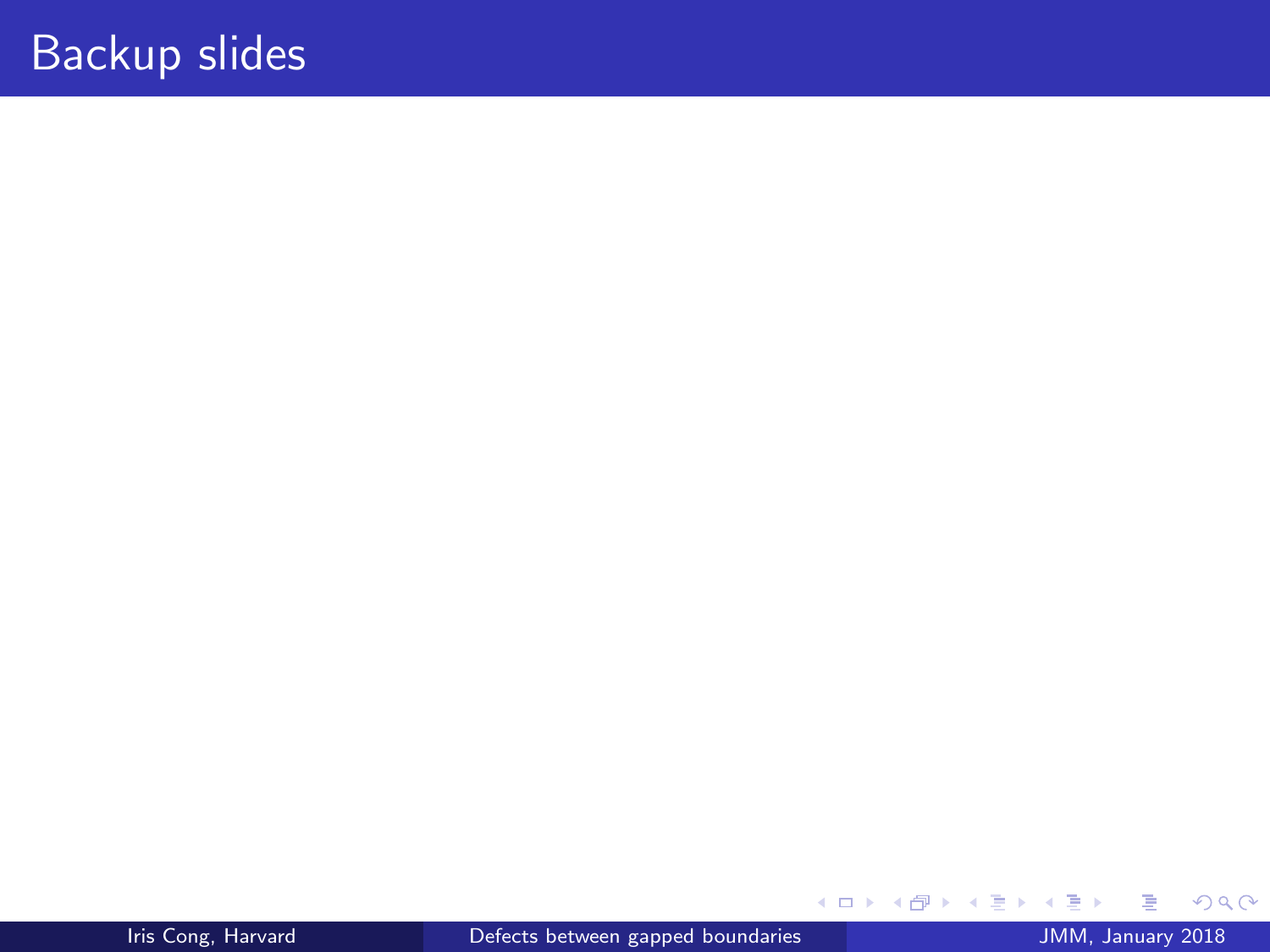Some key properties of a UFC  $\mathcal C$  over  $\mathbb C$ :

- *Monoidal* structure:
	- Tensor product ⊗: fusion
	- **•** Tensor unit 1: vacuum
	- Functorial associativity and unit isomorphisms, encoded by  $F$  symbols



Figures: Z. Wang, Topological Quantum Computation (2010)

Iris Cong, Harvard **Defects between gapped boundaries** Defects **JMM, January 2018**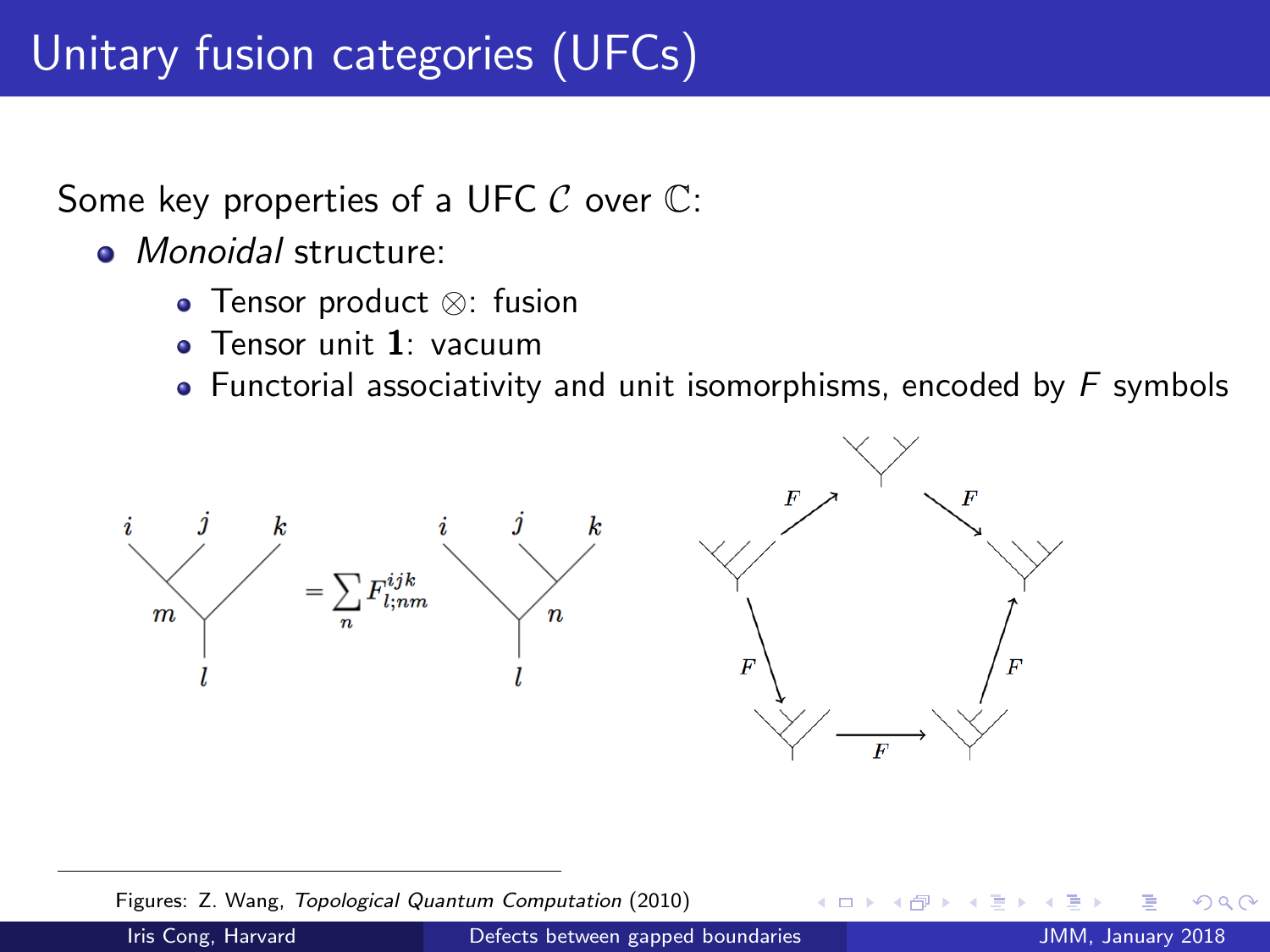Key properties: [Cont'd]

- Semisimplicity: All objects are direct sums of simple objects
	- Finite number of simple objects, 1 is simple
	- Fusion rules:  $x \otimes y \rightarrow \bigoplus_{\mathcal{C}} N_{xy}^z z$
- C-linear: Hom(x, y) is a C-vector space for all  $x, y \in Ob(C)$ . ⊗ bilinear on morphisms

Examples:  $Vec_G$ , Rep(G), ...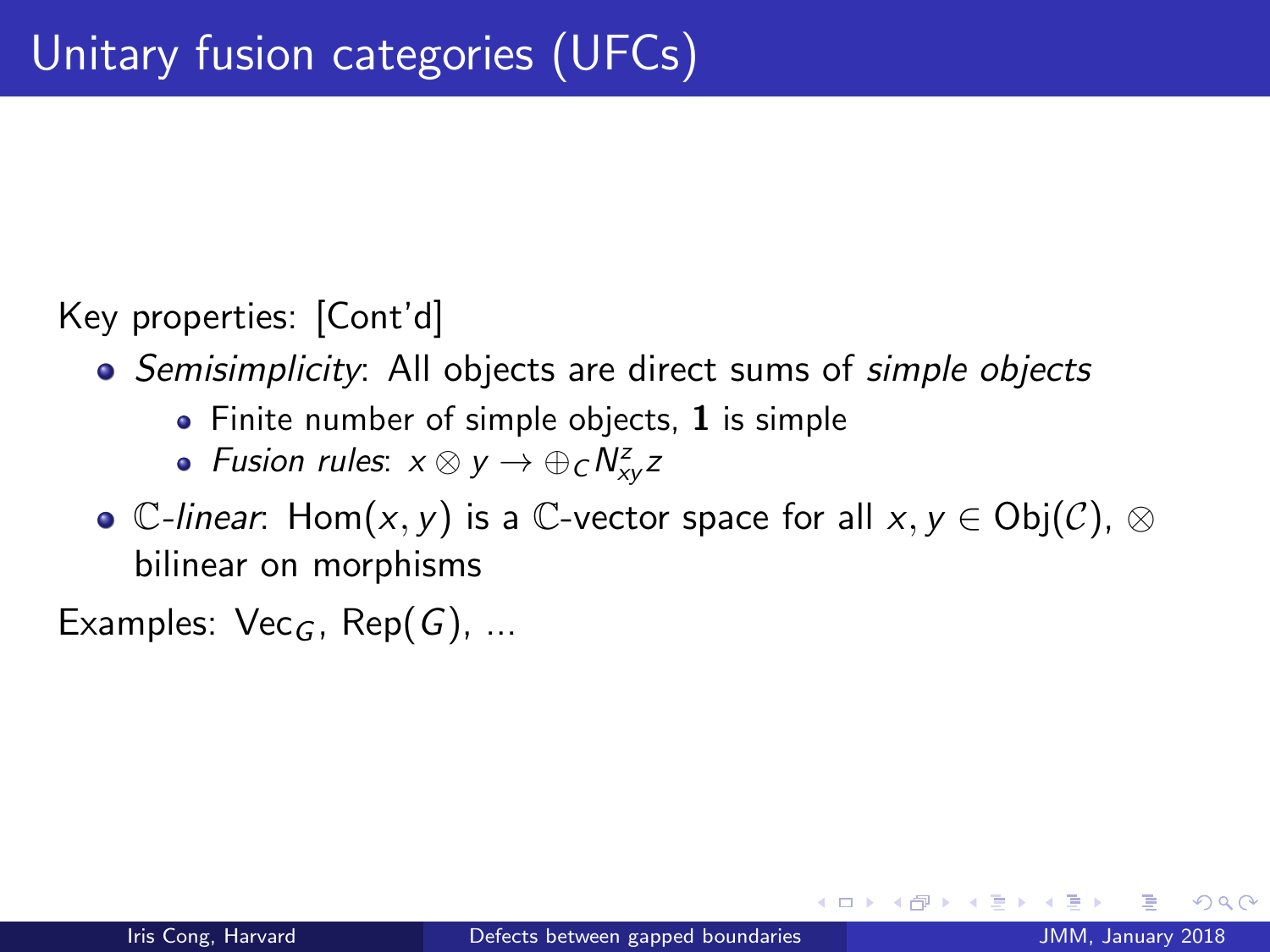$Z(\mathcal{C})$  is a modular tensor category (MTC):

- MTC is a UFC, simple objects form anyon system
- Braiding structure:  $\sigma_{ab}$ :  $a \otimes b \rightarrow b \otimes a$  for all  $a, b$  (R symbols)
- Non-degeneracy: only transparent anyon is unit



Figures: Z. Wang, Topological Quantum Computation (2010)

Iris Cong, Harvard **Defects between gapped boundaries** JMM, January 2018